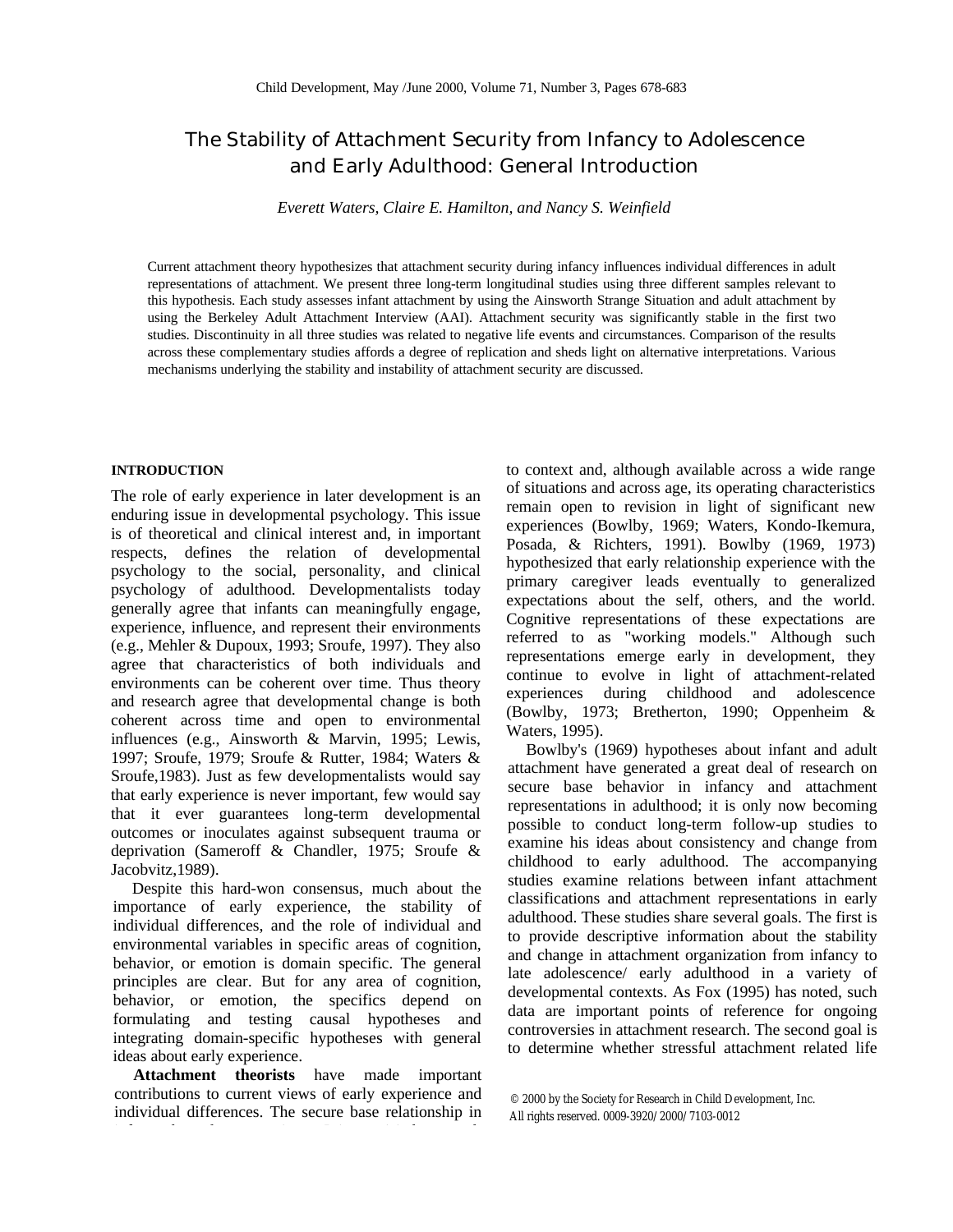ment organization over this interval. As Vaughn, Egeland, Sroufe, and Waters (1979) emphasized, change per se does not contradict Bowlby's theory. One of Bowlby's most important departures from classical psychoanalytic theory was his emphasis on actual (as opposed to fantasized) experience. For attachment organization to persist despite significant attachmentrelated experiences would present a major challenge to this formulation. The third goal of the accompanying studies is to stimulate discussion and research on the mechanisms underlying stability and change in attachment representations. A number of developmentalists (e.g., Belsky, Campbell, Cohn, & Moore, 1996; Carlson & Sroufe, 1995; Sroufe & Jacobvitz, 1989; van IJzendoorn, Juffer, & Duyvesteyn, 1995) have emphasized the importance of developing models to guide longitudinal research on these issues and the difficulty of doing so without initial empirical

## **SAMPLES, DESIGNS, AND SHARED MEASURES**

Each of the following studies employs a similar design: they assess attachment in infancy and attachment representation in young adulthood. The first study (Waters, Merrick, Treboux, Crowell, & Albersheim, 2000) presents findings on a sample of young adults reared in middle-class families. The second study (Hamilton, 2000) includes families participating in a longitudinal study of alternative family lifestyles. This unique sample provides important information about the extent to which the results of the first study might be specific to middle-class samples. The third study (Weinfield, Sroufe, & Egeland, 2000) reports on a sample of extremely disadvantaged families who experienced rates and types of stressful life events far beyond anything encountered in the other two samples. This study is important for at least two reasons. First, the sample itself places research on predominantly middle-class samples in a useful context. Second, it provides useful information about the vicissitudes of stressful life events and their impact on attachment.

In addition to sharing similar designs, each of the following studies used the Ainsworth Strange Situation to assess attachment security in infancy and the Berkeley Adult Attachment Interview (AAI) to assess attachment security in early adulthood. For economy, we outline the procedures and scoring systems for these familiar measures here rather than repeating them in each study.

*Ainsworth Strange Situation.* "Security" is a key construct in attachment theory (Waters and Cummings, 2000). A secure infant is able to use one or a few attachment figures as a secure base from which to explore and as a haven of safety in retreat and is confident in this person's availability, responsiveness, and competence to serve as a secure base. This secure base phenomenon is best assessed by direct observation across time and context in naturalistic settings. Unfortunately, such observation is time-consuming and difficult to do well. Ainsworth, Bell, and Stayton (1971, p. 37), Ainsworth, Blehar, Waters, and Wall (1978, p. 242), and Vaughn and Waters (1990) have demonstrated that we can make strong inferences about the everyday secure base behavior of home-reared middleclass U.S. infants from their behavior in a brief series of separations and reunions in the laboratory. The Strange Situation consists of eight episodes: motherchild free-play (Episodes 1, 2, 3), experimenter-child free play (Episodes 3, 6), separation from mother (Episodes 4, 7), and reunion with mother (Episodes 5, 8). On the basis primarily of response to the mother during two reunion episodes, infants are classified as secure (i.e., confident in mother's availability and responsiveness), insecure- avoid ant, or insecureresistant. In middle-class U.S. samples, approximately 65% to 75% of home-reared 1-year-olds are classified secure. Both the proportion of infants who cry and the proportion of infants classified secure versus insecure have been shown to differ within and across cultures.

All *secure* infants greet or approach the mother on reunion; if upset or crying they are comforted by physical contact, holding and interaction with the mother; they do not avert gaze, show signs of anger, or seek to be put down before they are ready to return to play. Their play returns to preseparation levels by the end of the episode. *Insecure-avoidant* infants are less likely to cry in response to separation; they are identified primarily by failure to greet the mother, aborted approaches, or ignoring the mother early in the reunion episode. Such avoidance tends to increase rather than decrease from the first to the second reunion. *Insecure-resistant* infants (sometimes referred to as ambivalent) are very likely to cry during the separation episodes.. When the mother returns they often continue to cry; they often look at and reach for the mother with little or no active approach. When picked up, they do not actively cling and are not easily comforted. If the mother offers a toy they often show continued distress by slapping at it or at her but this is not accompanied by active turning in or by clinging. They frequently stop crying only to start again if the mother puts them down to play. An additional classification of insecure disorganizeddisoriented (Main & Solomon, 1986) is not included in the present studies because the infant assessments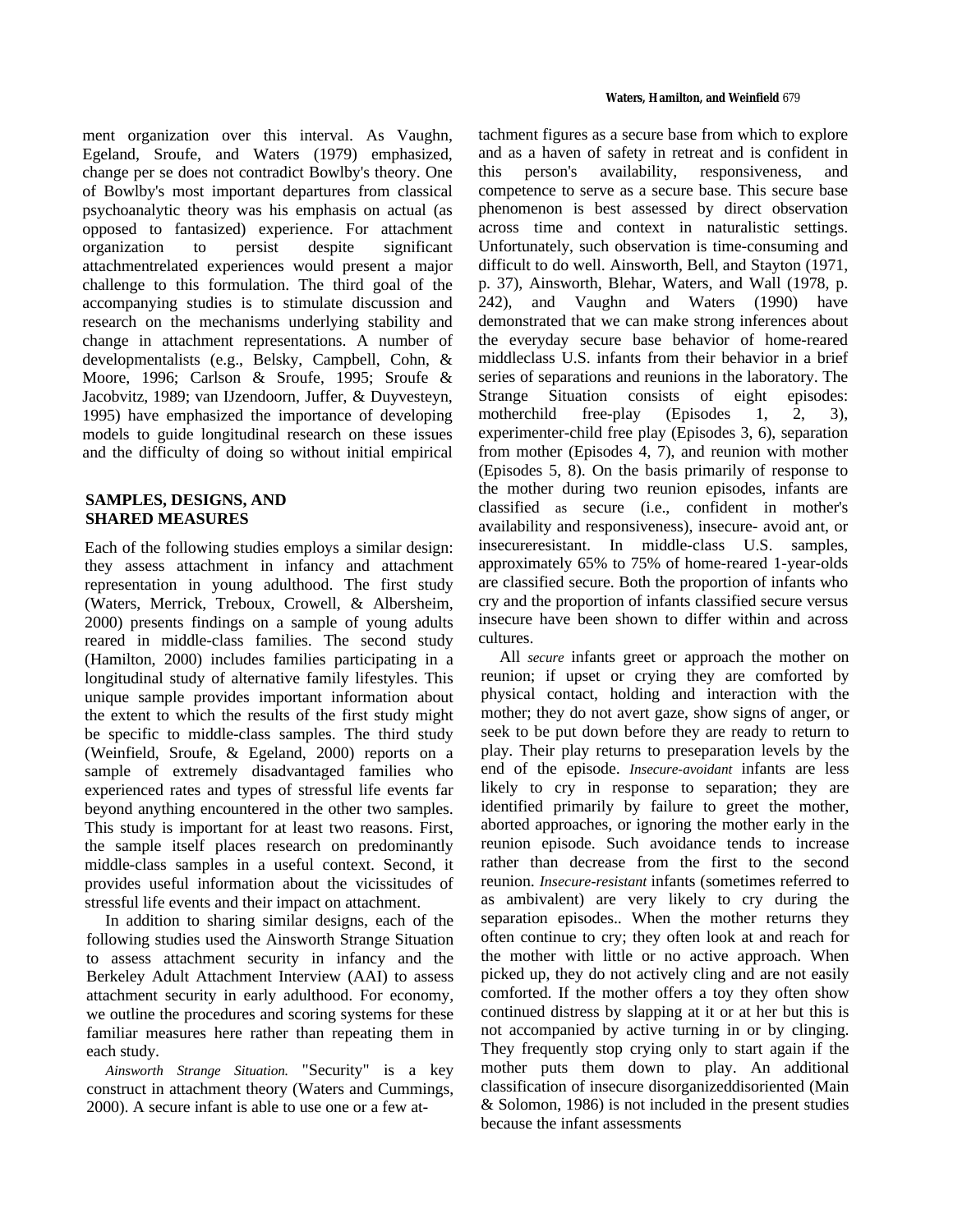were conducted before this pattern was described and validated.

As predicted by Bowlby-Ainsworth attachment theory, sensitive maternal care and related behaviors throughout infancy are consistent correlates of the "secure" Strange Situation classification (Ainsworth et al., 1978; DeWolff & van IJzendoorn, 1997; Posada et al., 1999). Lamb, Thompson, Gardner, and Charnov (1985) summarize a wide range of attachment- and competence-related correlates that lend support to the validity of the Strange Situation classifications as a measure of attachment security. Finally, the secure versus insecure classification has good discriminant validity vis-avis both cognitive developmental level (Ainsworth et al., 1978) and temperament (Sroufe, 1985).1

The validity of the Strange Situation in any population or culture rests on its relations to patterns of secure base behavior over time and contexts in naturalistic settings (Ainsworth et al., 1971, p. 37; Ainsworth et al., 1978, p. 242; Vaughn & Waters, 1990). There may well be populations in which the Strange Situation does not map closely onto secure base patterns in daily life. In such circumstances valid assessment is always possible by means of direct observation of secure base behavior as in Ainsworth's Baltimore longitudinal study (Ainsworth et al., 1978) or recent studies using the Attachment Q-set (e.g., Waters & Deane, 1985; Waters, Vaughn, Posada, & Teti, 1999). BowlbyAinsworth attachment theory does not depend on the Strange Situation working equally well in every population. It does, however, depend on our evaluating its validity before using it in new contexts. When this is done, studies of attachment stability and cultural differences in rates of secure versus insecure attachment across cultures can only enrich attachment theory. When we can rule out measurement failures, population differences can be important clues that direct attention to (1) cultural or ecological differences in caregiver behavior, (2) ecological adaptations in the way secure infants use caregivers, or (3) cultural or ecological specificity in the relation between caregiver

behavior and infant secure base behavior. With close attention to the reliability and validity of caregiving and secure base assessments, cross-cultural research can make a significant contribution to our understanding of the development and function of secure base behavior (Waters and Cummings 2000).

*Berkeley Adult Attachment Interview.* Bowlby proposed that with age and cognitive development, sensorimotor representations of secure base experience give rise to internalized mental representations through a process in which the child constructs increasingly complex internalized representations of the world and of significant persons in it. The relative safety or danger of a situation and the availability and responsiveness of significant attachment persons are not appraised afresh every time; rather, an organized pattern of internalized representations (including affective as well as cognitive components) both within and outside of conscious awareness organizes information relevant to attachment experiences and feelings and guides behavior in new situations (Bretherton, 1985; Main, Kaplan, & Cassidy, 1985).

In an effort to capture a generalized representation of attachment, Mary Main and her colleagues developed a semistructured interview about childhood attachment relationships and the meaning that the individual currently gives to past experiences in these relationships (George, Kaplan, & Main,1985,1996). The narrative is examined for material purposely expressed by the individual and for material the individual seems unaware of, for example, apparent incoherence and inconsistencies of discourse, thus aiming to assess elements of attachment representations which are not conscious. The scoring system (Main & Goldwyn, 1985-1995) is based upon (1) descriptions of childhood experiences, (2) language used in the interview, and (3) ability to give an integrated, believable account of experiences and their meaning. The language and discourse style used is considered to reflect the individual's state of mind with respect to attachment.

Individuals classified as *secure* coherently and believably describe diverse childhood experiences, value attachment relationships, and view attachmentrelated experiences as influential in development. Adults are classified as *insecure* on the basis of incoherence in the interview. Adults classified as *dismissing* deny or devalue the impact of attachment relationships, have difficulty with recall of events, often idealize experiences, and often describe an early history of rejection. Adults classified as *preoccupied* display confusion about past experiences, and their discussions of parental relationships are marked by active anger or by passivity and continued attempts to please parents.

<sup>1</sup>Although the weight of available evidence supports the secure base interpretation of secure versus insecure Strange Situation classifications, relations between attachment and temperament deserve further study. Unresolved issues include (1) the effect of infant temperament on maternal sensitivity; (2) the effect of "fit" between infant and maternal temperament on maternal sensitivity; (3) the role of maternal care on the consolidation of temperament-like characteristics; (4) the relation of positive affect, temperament, and attachment behavior in the Strange Situation and at home; (5) the nature of individual differences within secure and insecure groups; and (6) the possibility that temperament influences an infant or child's perception of and response to intrusive care (Seifer & Schiller, 1995). Resolving these issues could help clarify mechanisms that underlie both stability and change in attachment security.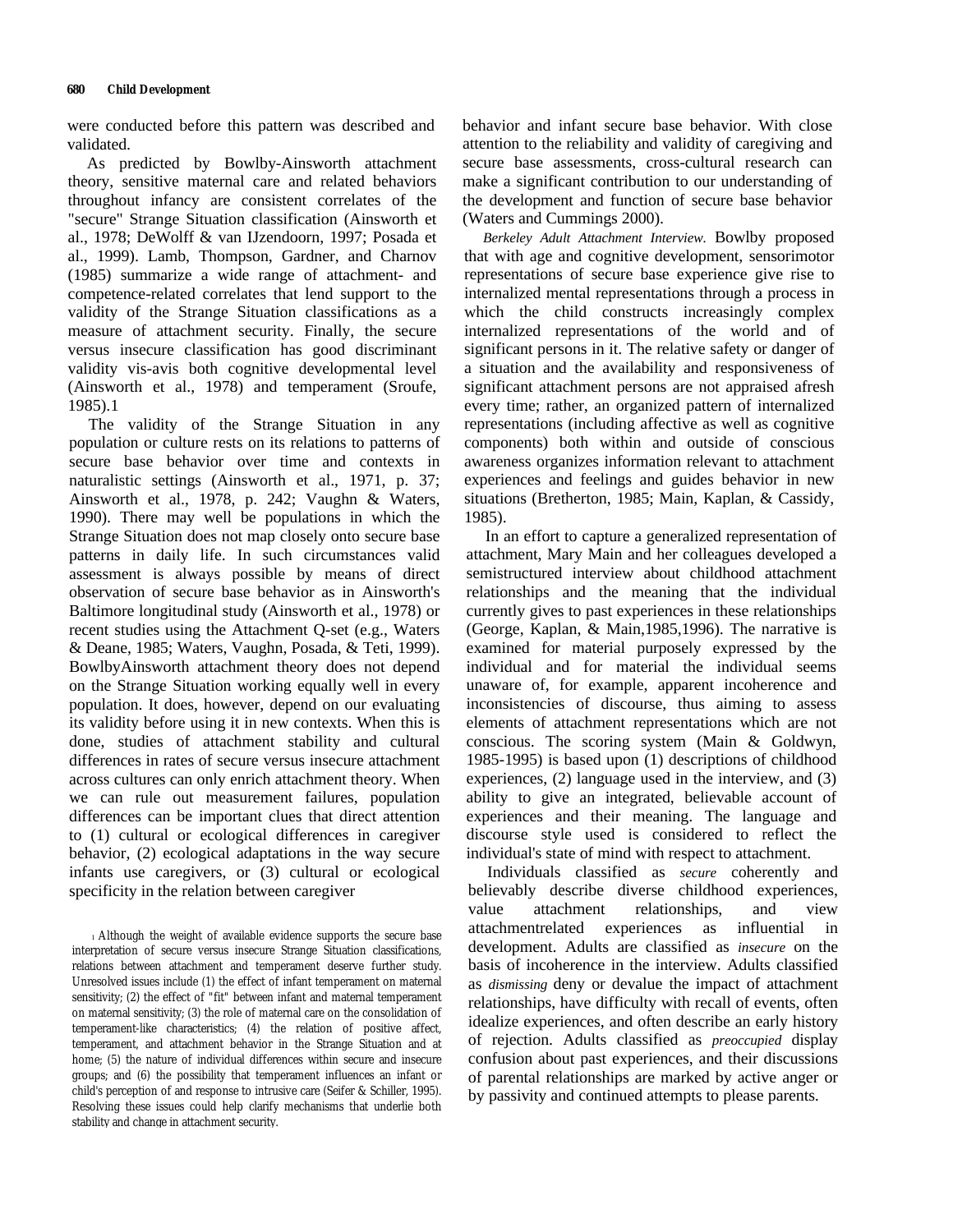An additional classification, unresolved with respect to loss of a family member or significant relationship or abuse at the hands of a parent or primary caregiver (U), is assigned if a subject's discussion of these specific events is judged incoherent. Subjects are assigned both a secure/preoccupied /dismissing classification and, if applicable, the unresolved classification. In the present studies, comparisons with the three Strange Situation groups were based on the subjects' secure/preoccupied/ dismissing AAI classification. When AAI classifications are dichotomized (secure versus insecure), any secure adults who received a U classification are designated insecure.

AAI classifications have been shown to be highly stable in a number of short-term test-retest studies (see Crowell & Treboux, 1995; Sagi, van IJzendoorn, Scharf, Koren-Karie, Joels, & Mayseless, 1994). Several types of data support the attachment working model interpretation of the AAI. For example, Gao, Waters, Crowell, and Treboux (1997) have shown that AAI classifications are significantly related to engaged adults' ability to both use and serve as a secure base for their partner during discussions of relationship problems. The strong concordance between maternal AAI and infant attachment security (Main et al., 1985; Posada, Waters, Crowell, & Lay, 1995; van IJzendoorn, 1992) is also relevant to the measure's validity. Studies have also demonstrated substantial predictive, concurrent, and retrospective correspondence between parents' mental representation of attachment as assessed by the AAI and their infants' attachment security as assessed in the Strange Situation (e.g., Fonagy, Steele, & Steele, 1991; Main et al., 1985; van IJzendoorn, 1992; see Crowell & Treboux, 1995, for a review). The discriminant validity of secure versus insecure AAI classifications has been established visa-vis IQ, cognitive style, narrative style, general adjustment, and a variety of personality trait variables (Bakermans-Kranenburg & van IJzendoorn, 1993; Crowell et al., 1996).2

*Negative life-events.* In the studies presented here we identified a core set of life events derived from the theoretical and empirical literature that would be expected to influence the stability of attachment directly

by altering the child-parent relationship and indirectly by increasing life stress for the parents. These events, identified by Bowlby (1953), included the death of a parent, foster care, parental divorce, chronic and severe illness of parent or child, single parent, parental psychiatric disorder, drug and alcohol abuse, and child experience of physical or sexual abuse. In the Waters et al. (2000) study negative life events were scored from the AAI and by checklist in early adulthood; Hamilton (2000) and Weinfield et al. (2000) assessed negative life events prospectively from measures administered during their longitudinal studies.

The purpose of these life event assessments was to test the hypothesis that changes in attachment organization are not random but rather are related to events that bear on the caregiver's availability and responsiveness. These are complex issues. They cannot be addressed in a single study or a single research design. The present studies establish some of the key parameters of attachment stability and change from infancy to early adulthood. They are a necessary first step toward understanding the mechanisms that explain stability and change across such intervals.

#### **ACKNOWLEDGMENTS**

This work was supported in part by grants to Everett Waters from The Foundation for Child Development and to Everett Waters and Judith Crowell from the National Institutes of Mental Health (MH44935); by grants to the late Bernice T. Eiduson from Carnegie Corporation (133870) and USPHS (MH24947) and to Thomas S. Weisner from Carnegie Corporation (B4189) and W. T. Grant Foundation (#92-1488); by dissertation grants to Claire E. Hamilton from the Psychocultural Study Group, Department of Psychiatry and Biobehavioral Sciences, University of California, Los Angeles; by grants to Byron Egeland, L. Alan Sroufe, and W. Andrew Collins from the National Institutes of Mental Health (MH40864-OS); and by a Dissertation Fellowship Award granted by the University of Minnesota to Nancy S. Weinfield. The authors would also like to thank Leila Beckwith and three anonymous reviewers for their helpful comments on previous drafts of this set of publications.

#### **ADDRESSES AND AFFILIATIONS**

Corresponding author: Nancy S. Weinfield, Department of Psychology, Gilmer Hall, University of Virginia, Charlottesville, VA 22903; e-mail: nweinfield@ virginia.edu. Everett Waters is at the State University of New York at Stony Brook, and Claire E. Hamilton is at the University of Georgia, Athens.

z As with the Strange Situation, there appear to be cultural and subcultural differences in the proportion of subjects classified secure versus insecure. Such differences are difficult to interpret. The English syntactic, semantic, and pragmatic cues used to score the AAl cannot be translated directly to another language. Nor is there an accepted criterion comparable to infant secure base behavior that can validate, and if necessary stand in for, the AAl in crosscultural research. This is a significant obstacle to research on the generalizability of research with the AAl.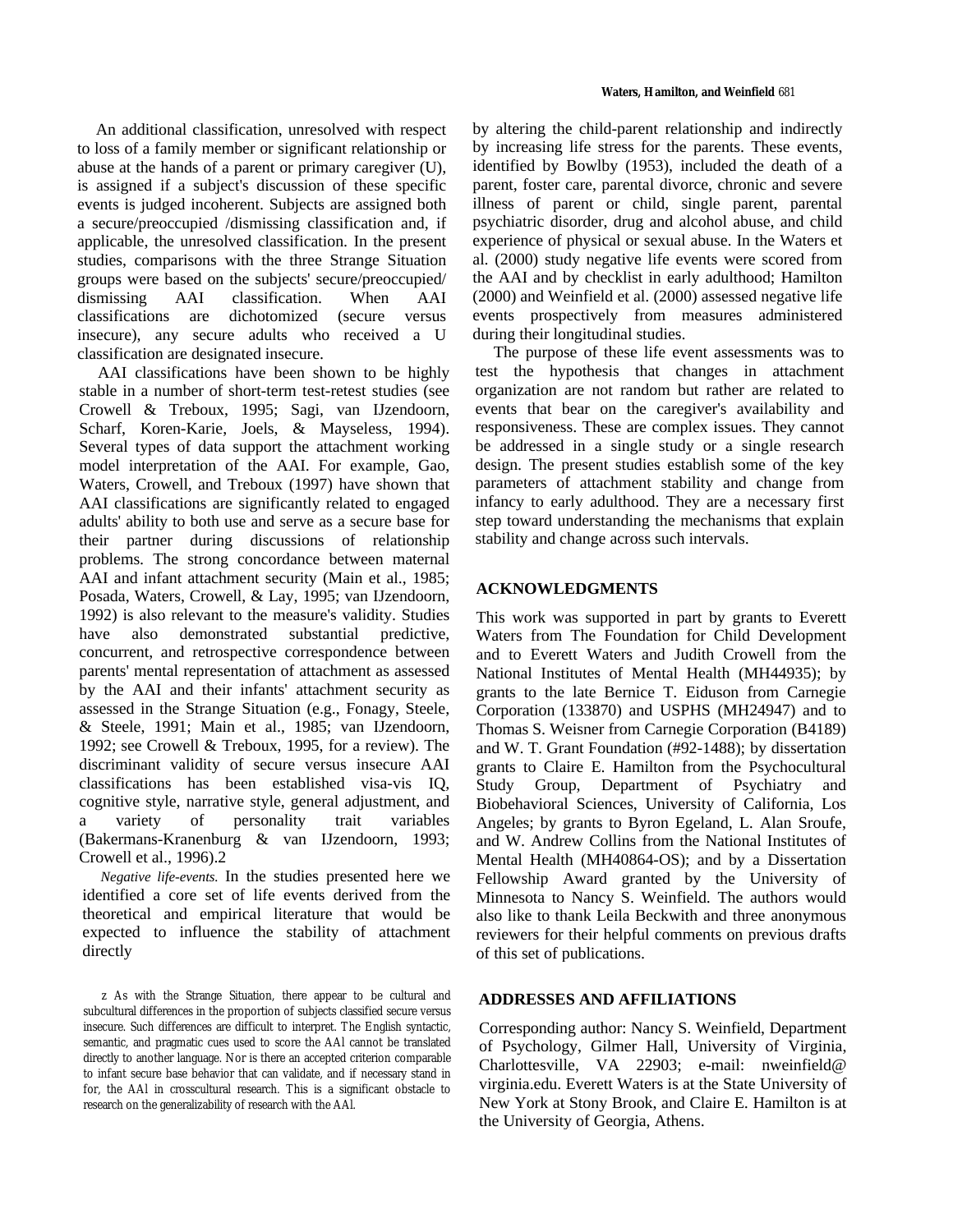#### **682 Child Development**

#### **REFERENCES**

- Ainsworth, M., Bell, S., & Stayton, D. (1971). Individual differences in strange situation behavior of one-year-olds. In H. R. Schaffer (Ed.), *The origin of human social relations* (pp. 17-58). New York: Academic Press.
- Ainsworth, M., Blehar, M., Waters, E., & Wall, S. (1978). *Patterns of attachment.* Hillsdale, NJ: Erlbaum.
- Ainsworth, M. D. S., & Marvin, R. S. (1995). On the shaping of attachment theory and research: An interview with Mary S. Ainsworth (Fall, 1994). In E. Waters, B. Vaughn, G. Posada, & K. Kondo-Ikemura (Eds.), *Cultural, caregiving, and cognitive perspectives on secure base behavior: New growing points in attachment theory and research. Monographs of the Society for Research in Child Development, 60* (2-3, Serial No. 244, pp. 3-24).
- Bakermans-Kranenburg, M. J., & van IJzendoorn, M. H. (1993). A psychometric study of the Adult Attachment Interview: Reliability and discriminant validity. *Developmental Psychology, 29,* 870-880.
- Belsky J., Campbell, S., Cohn, J., & Moore, G. (1996). Instability of attachment security. *Developmental Psychology, 32,* 921-924.
- Bowlby, J. (1953). *Child care and the growth of love.* London: Pelican Books.
- Bowlby, J. (1969). *Attachment and loss: Vol. 1. Attachment.* New York: Basic Books.
- Bowlby J. (1973). *Attachment and loss: Vol. 2. Separation.* New York: Basic Books.
- Bretherton, 1. (1985). Attachment theory: Retrospect and prospect. In I. Bretherton & E. Waters (Eds.), *Growing points of attachment theory and research, Monographs of the Society for Research in Child Development,* 50(1-2, Serial No. 209, pp. 3-35).
- Bretherton, I. (1990). Open communication and internal working models: Their role in attachment relationships. In R. Thompson (Ed.), *Nebraska Symposium on Motivation: Vol. 36. Socioemotional development (pp.* 57-113). Lincoln: University of Nebraska Press.
- Carlson, E., & Sroufe, L. A. (1995). The contribution of attachment theory to developmental psychopathology. In D. Cicchetti & D. Cohen (Eds.), *Developmental processes and psychopathology: Vol. 1. Theoretical perspectives and methodological approaches (pp.* 581-617). New York: Cambridge University Press.
- Crowell, J. A., & Treboux, D. (1995). A review of adult attachment measures: Implications for theory and research. *Social Development,* 4, 294-327.
- Crowell, J. A., Waters, E., Treboux, D., O'Connor, E., ColonDowns, C., Feider, O., Posada, G., & Golby B., (1996). Discriminant validity of the Adult Attachment Interview. *Child Development, 67,* 2584-2599.
- DeWolff, M., & van IJzendoorn, M. (1997). Sensitivity and attachment. A meta-analysis on parental antecedents of infant attachment. *Child Development, 68,* 571-591.
- Fonagy, P, Steele, H., & Steele, M. (1991). Maternal representations of attachment during pregnancy predict the organization of infant-mother attachment at one year of age. *Child Development, 62,* 891-905.

attachment experiences and their role in determining infant-parent relationships: A commentary on van IJzendoorn. *Psychological Bulletin, 117,* 404-410.

- Gao, Y., Waters, E., Crowell, J., & Treboux, D. (1997, April). Is it easier for a secure partner to serve as a secure base? In J. Crowell & E. Waters (Chairs), *The secure base phenomenon in adult attachment in adult relationships: Exploration of the core of the attachment system.* Poster symposium conducted at the biennial meeting of the Society for Research in Child Development, Washington, DC.
- George, C., Kaplan, N., & Main, M. (1985,1996). *The adult attachment interview.* Unpublished manuscript, University of California at Berkeley.
- Hamilton, C. (2000). Continuity and discontinuity of attachment from infancy through adolescence. *Child Development, 71,* 690-694.
- Lamb, M., Thompson, R., Gardner, W., & Charnov, E. (1985). *Infant-mother attachment: The origins and developmental significance of individual differences in strange situation behavior.* Hillsdale, NJ: Erlbaum.
- Lewis, M. (1997). *Altering fate.* New York: Guilford Press.
- Main, M., & Goldwyn, R. (1985-1995). *The adult attachment interview classification and scoring system.* Unpublished manuscript, University of California at Berkeley.
- Main, M., Kaplan, N., & Cassidy, J. (1985). Security in infancy, childhood and adulthood: A move to the level of representation. In I. Bretherton & E. Waters (Eds.), *Growing points in attachment theory and research. Monographs of the Society for Research in Child Development,* 50(1-2, Serial No. 209, pp. 66-104).
- Main, M., & Solomon, J. (1986). Discovery of a new, insecuredisorganized/ disoriented attachment pattern. In T. B. Brazelton & M. Yogman (Eds.), *Affective development in infancy* (pp. 95-124). Norwood, NJ: Ablex.
- Mehler, J., & Dupoux, E. (1993). *What infants know: The new cognitive science of early development* (P Southgate, Trans.). Cambridge, MA: Blackwell Publishers.
- Oppenheim, D., & Waters, H. (1995). Narrative processes and attachment representations: Issues of development and assessment. In E. Waters, B. Vaughn, G. Posada, & K. Kondo-Ikemura (Eds.), *Culture, caregiving, and cognition: Perspectives on secure base phenomena and attachment working models. Monographs of the Society for Research in Child Development,* 60(2-3, Serial No. 244, pp. 197-215).
- Posada, G., Jacobs, A., Carbonell, O., Alzate, G., Bustamante, M., & Arenas, A. (1999). Maternal care and attachment security in ordinary and emergency contexts. *Developmental Psychology,* 36, 1379-1388.
- Posada, G., Waters, E., Crowell, J., & Lay K. L. (1995). Is it easier to use a secure mother as a secure base: Attachment Q-sort correlates of the Berkeley Adult Attachment Interview. In E. Waters, B. Vaughn, G. Posada, & K. Kondo-Ikemura (Eds.), *Culture, caregiving, and cognition: perspectives on secure base phenomena and attachment working models. Monographs of the Society for Research in Child Development,* 60(2-3, Serial No. 244, pp. 133-145).
- Sagi, A., Van IJzendoorn, M. H., Scharf, M., Koren-Karie, N., Joels, T., & Mayseless, O. (1994). Stability and discriminant validity of the Adult Attachment Interview: A psy-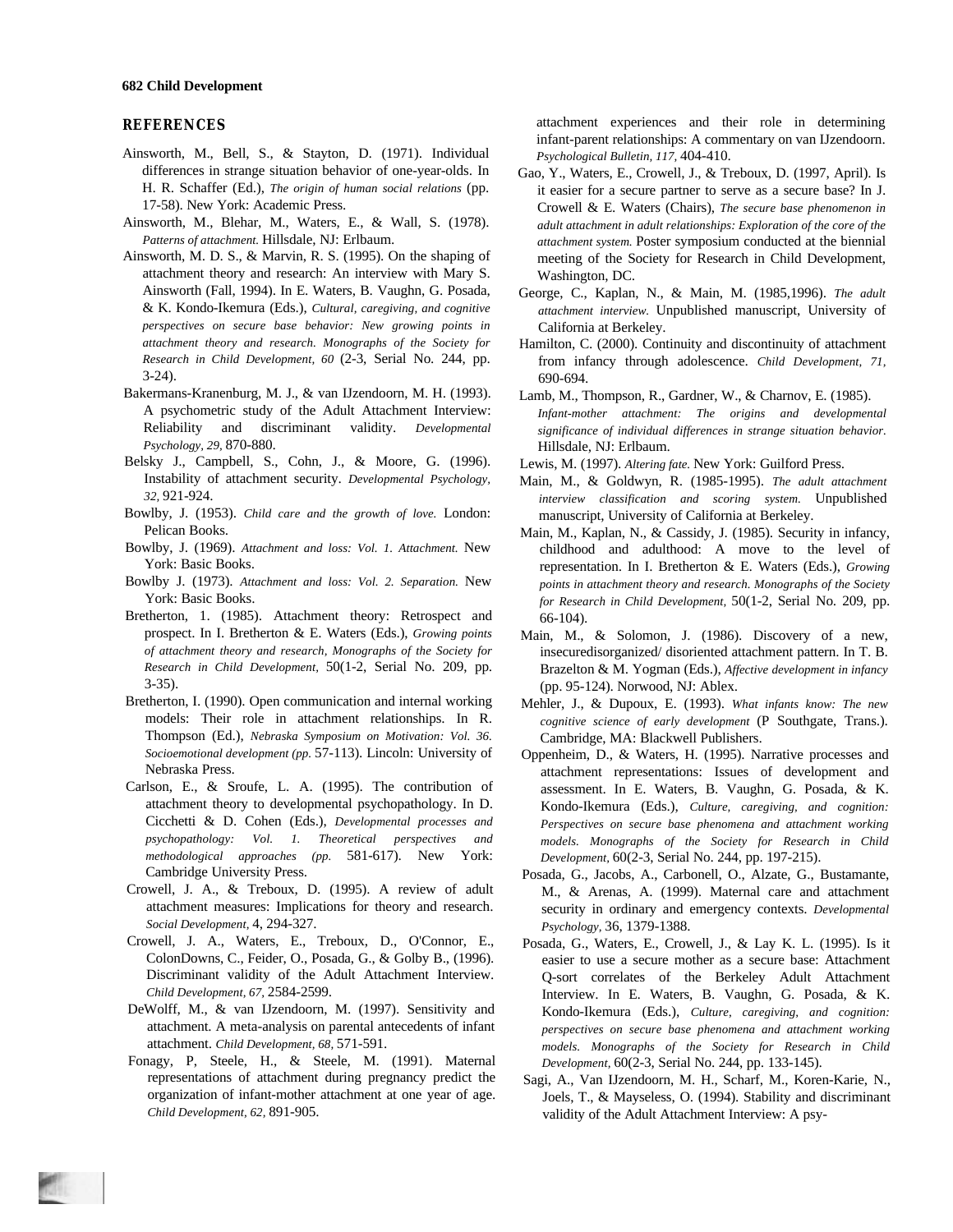chometric study in young Israeli adults. *Developmental Psychology, 30, 988-1000.*

- Sameroff, A., & Chandler, A. *(1975).* Reproductive risk and the continuum of caretaking casualty. In F. Horowitz (Ed.), *Review of child development research (Vol. 4).* Chicago: University of Chicago Press.
- Seifer, R., & Schiller, M. *(1995).* The role of parenting sensitivity, infant temperament, and dyadic interaction in attachment theory and research. In E. Waters, B. Vaughn, G. Posada, & K. Kondo-Ikemura (Eds.), *Culture, caregiving, and cognition: perspectives on secure base phenomena and attachment working models. Monographs of the Society for Research in Child Development, 60(2-3,* Serial No. *244, pp. 146-176).*
- Sroufe, L. A. *(1979).* The coherence of individual development. *American Psychologist, 34, 834-841.*
- Sroufe, L. A. *(1985).* Attachment classification from the perspective of infant-caregiver relationships and infant temperament. *Child Development, 56, 1-14.*
- Sroufe, L. A. *(1997). Emotional development: The organization of emotional life in the early years (Cambridge studies in social and emotional development).* New York: Cambridge University Press.
- Sroufe, L., & Jacobvitz, D. *(1989).* Diverging pathways, developmental transformations, multiple etiologies and the problem of continuity in development. *Human Development, 32(3-4), 196-203.*
- Sroufe, L. A., & Rutter, M. *(1984).* The domain of developmental psychopathology. *Child Development, 55, 17-29.*
- van IJzendoorn, M. *(1992).* Intergenerational transmission of parenting: A review of studies in non-clinical populations. *Developmental Review, 12, 76-99.*
- van IJzendoorn, M. H., Juffer, F., & Duyvesteyn, M. G. C. *(1995).* Breaking the intergenerational cycle of insecure attachment. A review of the effects of attachment-based interventions on maternal sensitivity and infant security. *Journal of Child Psychology and Psychiatry, 36, 225-248.*
- Vaughn, B., Egeland, B., Sroufe, L., & Waters, E. *(1979).* Individual differences in infant-mother attachment: Stability and change in families under stress. *Child Development, 50, 971-975.*
- Vaughn, B., & Waters, E. *(1990).* Attachment behavior at home and in the laboratory: Q-sort observations and Strange Situation classifications of one-year-olds. *Child Development, 61, 1965-1973.*
- Waters, E. & Cummings, E. M. *(2000).* A secure base from which to explore close relationships. *Child Development, 71, 164-172.*
- Waters, E., & Deane, K. *(1985).* Defining and assessing individual differences in attachment relationships: Q-methodology and the organization of behavior in infancy and early childhood. In I. Bretherton & E. Waters (Eds.), *Growing points in attachment theory and research. Monographs of the Society for Research in Child Development, 50 (1-2,* Serial No. *209, pp. 41-65).*
- Waters, E., Kondo-Ikemura, K., Posada, G., & Richters, J. *(1991).* Learning to love: Mechanisms and milestones. In M. Gunner & L. A. Sroufe (Eds.), *The Minnesota Symposia on Child Psychology: Vol. 23. Self processes and development (pp. 217-255).* Hillsdale, NJ: Erlbaum.
- Waters, E., Merrick, S., Treboux, D., Crowell, J., & Albersheim, L. *(2000).* Attachment security in infancy and early adulthood: A twenty-year longitudinal study. *Child Development, 71, 684-689.*
- Waters, E., & Sroufe, L.A. *(1983).* Social competence as a developmental construct. *Developmental Review, 3, 7997.*
- Waters, E., Vaughn, B., Posada, G., & Teti, D. *(1999). Patterns of secure base behavior in infancy and early childhood.* Mahwah, NJ: Erlbaum.
- Weinfield, N., Sroufe, L. A., & Egeland, B. *(2000).* Attachment from infancy to early adulthood in a high-risk sample: Continuity, discontinuity, and their correlates. *Child Development, 71, 695-702.*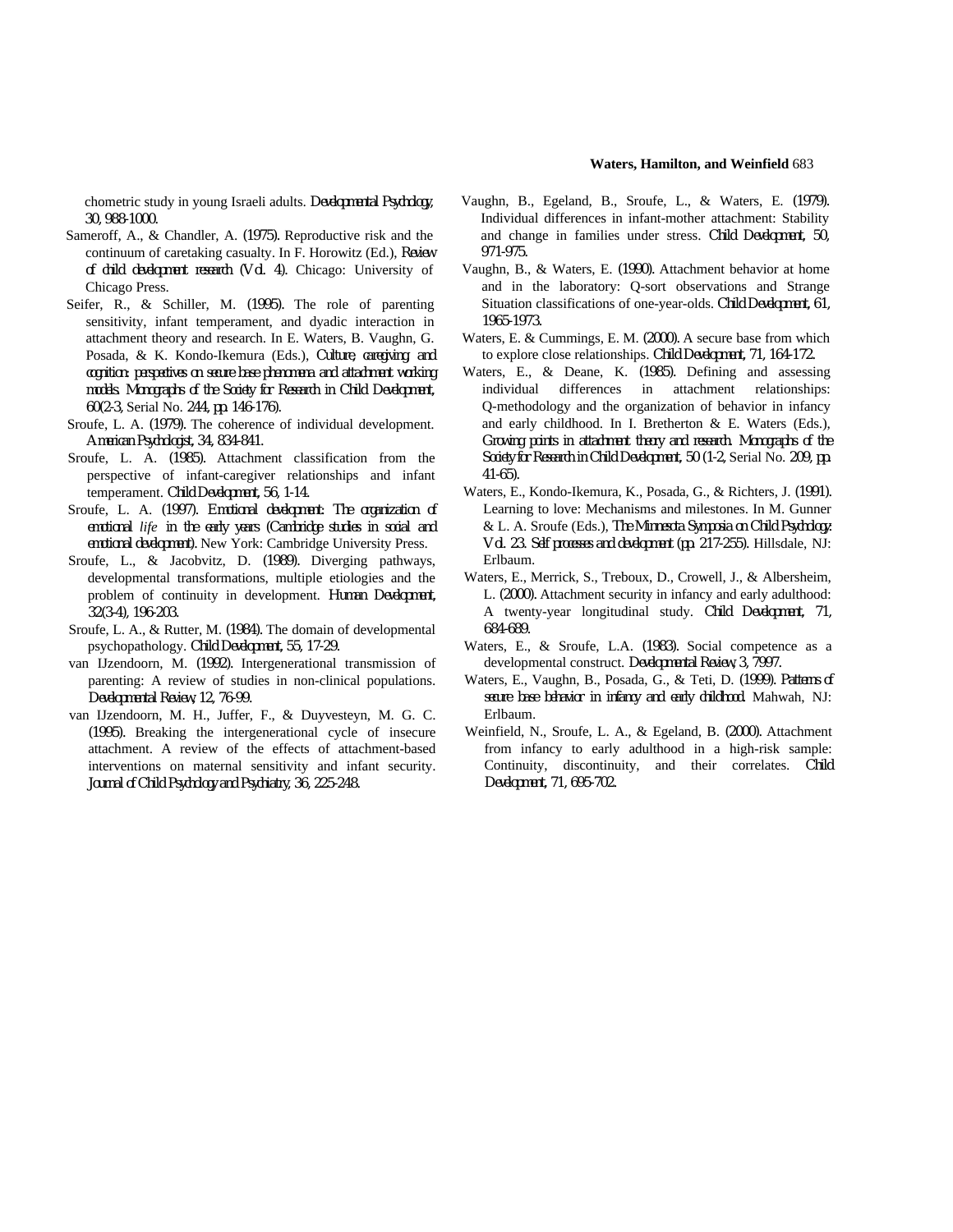# Attachment Security in Infancy and Early Adulthood: A Twenty-Year Longitudinal Study

*Everett Waters, Susan Merrick, Dominique Treboux, Judith Crowell, and Leah Albersheim*

Sixty White middle-class infants were seen in the Ainsworth Strange Situation at 12 months of age; 50 of these participants (21 males, 29 females) were recontacted 20 years later and interviewed by using the Berkeley Adult Attachment Interview (AAI). The interviewers were blind to the participants' Strange Situation classifications. Overall, 72% of the infants received the same secure versus insecure attachment classification in early adulthood,  $K = .44$ ,  $p < .001$ . As predicted by attachment theory, negative life events-defined as (1) loss of a parent, (2) parental divorce, (3) life-threatening illness of parent or child (e.g., diabetes, cancer, heart attack), (4) parental psychiatric disorder, and (5) physical or sexual abuse by a family member-were an important factor in change. Forty-four percent (8 of 18) of the infants whose mothers reported negative life events changed attachment classifications from infancy to early adulthood. Only 22% (7 of 32) of the infants whose mothers reported no such events changed classification,  $p < .05$ . These results support Bowlby's hypothesis that individual differences in attachment security can be stable across significant portions of the lifespan and yet remain open to revision in light of experience. The task now is to use a variety of research designs, measurement strategies, and study intervals to clarify the mechanisms underlying stability and change.

#### **INTRODUCTION**

One of Bowlby's primary goals in developing modern attachment theory was to preserve what he considered Freud's genuine insights about close relationships and development. These included insights about (1) the complexity of social, cognitive, and emotional life in infancy, (2) underlying similarities in the nature of close relationships in infancy and adulthood, and (3) the importance of early experience.

To preserve these insights, Bowlby recast Freud's insights in terms of control systems and ethological theories. He also placed his own imprint on them by replacing cathectic bonding with evolved secure base patterns as the common thread in infant and adult relationships. He also placed greater emphasis on the openness of early relationships to change, especially in light of real-life experiences.

Ainsworth's observational studies of secure base behavior at home and in the laboratory (Ainsworth, Blehar, Waters, & Wall, 1978, Ch. 4, 5, 13) initially focused on normative trends in infants' responses to novelty, separation, and reunion. Her goal was to test the appropriateness of Bowlby's control systems model of infant behavior toward a caregiver. Subsequently, individual differences designs proved useful for examining the determinants and developmental

significance of secure base behavior (Ainsworth et al., 1978, Ch. 7, 8, 14; Colin, 1996).

Working within Mischel's (1968) critique of the individual differences paradigm, Masters and Wellman (1974) examined intercorrelations and stability in several studies of infant behavior in brief laboratory separations. They concluded that, consistent with Mischel's (1968) situationist critique of the individual differences paradigm, there was little evidence of consistency in correlations across discrete "attachment behaviors" or of stability over intervals of weeks, days, or minutes. These conclusions carried considerable weight.

The present study began (Waters, 1978) as an effort to clarify issues raised by the Masters and Wellman (1974) review. Strange Situation data were collected on a middle-class sample at 12 and 18 months of age. In each episode, we counted the frequency of discrete "attachment behaviors" and rated key interactive behaviors (proximity seeking, contact maintaining, proximity and interaction avoiding, and contact resisting). In addition, we classified each infant as secure, insecure-avoidant, and insecure-resistant at each age. Reliability analysis indicated that most of the discrete behaviors examined in the Masters and Wellman (1974) review were far too rare to enable us to obtain a reliable estimate of an infant's typical behavior from brief episodes. That is, measurement failure could explain much of the negative evidence compiled by

This is one of three long-term longitudinal studies assessing infant attachment. See Waters, Hamilton, & Weinfield, "The Stability of Attachment Security from Infancy to Adolescence and Early Adulthood: General Introduction," for an overall view of study design, measures, and supporting references.

<sup>© 2000</sup> by the Society for Research in Child Development, Inc. All rights reserved. 0009-3920/2000/7103-0013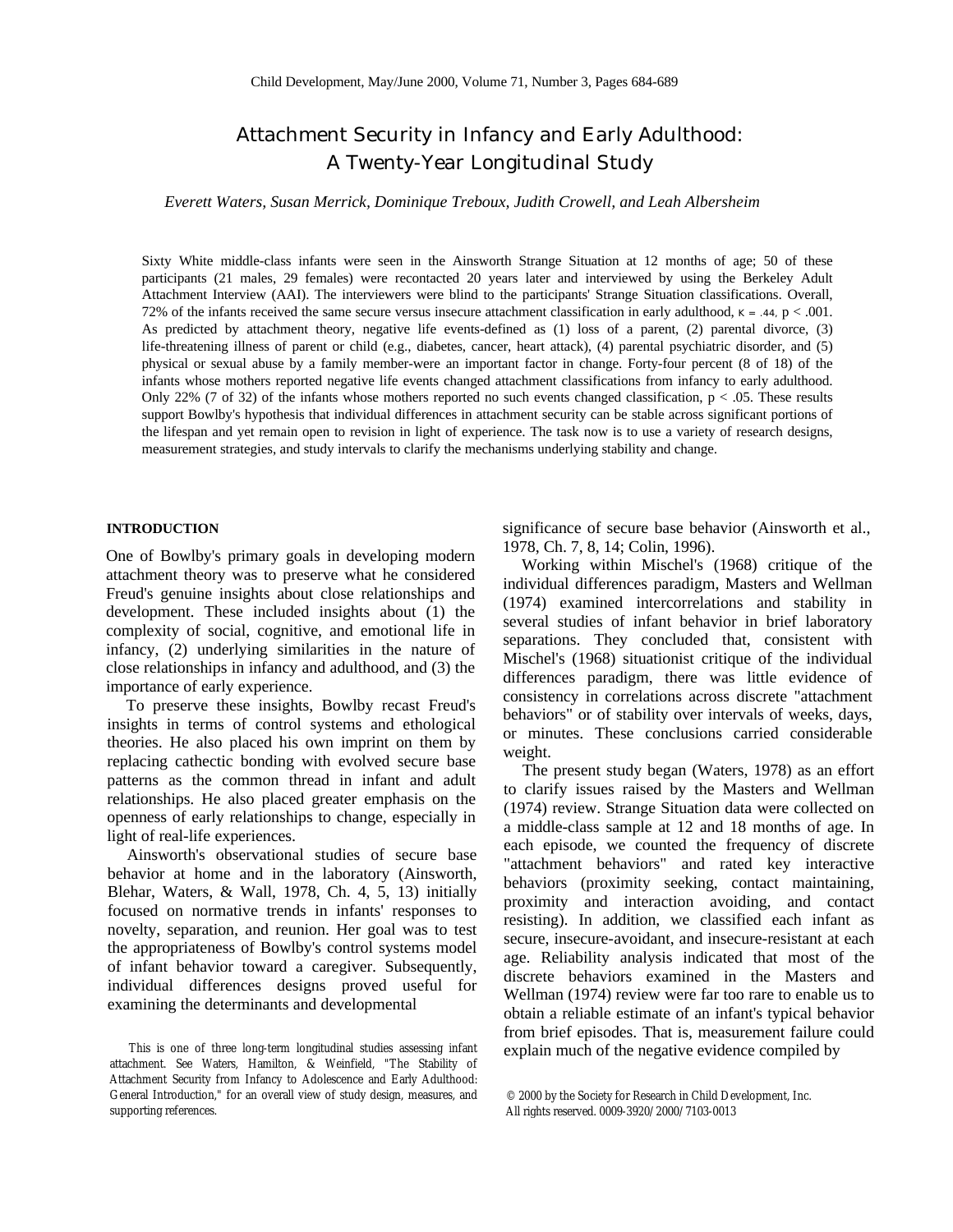Masters and Wellman (1974). This interpretation was strengthened by evidence that stability across episodes and across time was much higher with the broader (and thus more reliable) rating scales and classifications. These results addressed the Masters and Wellman critique in detail and, in doing so, buttressed an emerging methodological defense of individual differences research (e.g., Block, 1977; Epstein, 1978). As a result, they too carried considerable weight.

Lacking attachment security measures that could be applied beyond infancy, few if any researchers in the mid-1970s planned long-term follow-up assessments. This obstacle was overcome with the development and validation of the Berkeley Adult Attachment Interview (Main, Kaplan, & Cassidy, 1985; see Crowell & Treboux, 1995, for a review). As Vaughn, Egeland, Sroufe, and Waters (1979) note, Bowlby's theory predicts that secure base use and attachment representations are significantly stable across time and yet open to change in light of significant attachmentrelated experience. The goal of this follow-up study was to examine the extent of stability and change in attachment patterns from infancy to early adulthood and to stimulate research into the mechanisms underlying these developmental

### **METHOD**

#### Participants and Procedure

Sixty 12-month-olds recruited from newspaper birth announcements in Minneapolis and St. Paul were seen in the Ainsworth and Wittig Strange Situation in 1975 and 1976. Most also participated in a 6month follow-up at 18 months of age (see Waters, 1978). Fifty of these participants (21 males, 29 females) were relocated 20 *years later* and agreed to *participate* in the Berkeley Adult Attachment Interview (George, Kaplan, & Main, 1985). Their ages at the time of the AAI were from 20-22 years. As was true for their families in the original study, their socioeconomic status spanned the lower- to upper-middle classes. Living arrangements were diverse: 45% lived at college, 24% at home, 24% independently, 6% in other arrangements (e.g., military). Seventy-two percent described their primary occupation as "student"; 18% had completed high-school and were now employed; 4% had completed college and were now employed; 6%a did not mention employment. In most instances (78%) the participants' parents had remained married. Two participants lost a parent before age 6. Two participants had a child of their own.

*Infant attachment assessment.* Each participant was seen in the Ainsworth Strange Situation at 1 year of

age. They were classified as secure, insecure-avoidant, or insecure-resistant, as described in Ainsworth et al. (1978). The insecure disorganized classification (Main & Solomon, 1986) was not yet developed when we scored these tapes. Independent coders assigned infant attachment classifications at 12 and 18 months. Each participant was classified by two independent coders; eighteen-month data were scored without the knowledge of 12-month classifications. Raters agreed on major classifications in 45 out of 50 (90%) of the cases (see Waters, 1978). Disagreements were *resolved* by conference. The distribution of attachment classifications at 12 months was 29 (58%) secure, 12 (24%) insecure-avoidant, and 9 (18%) insecure-resistant.

*Adult attachment assessment.* Adult attachment status was assessed by using the Berkeley Adult Attachment Interview (George et al., 1985) when each participant was from 20 to 21 years of age. Administration and scoring procedures are summarized in the General Introduction and detailed in Main and Goldwyn (1994). The interviews were conducted by three of the authors. Thirty-seven interviews were conducted in a private room provided by a community library; three participants were interviewed in their parents' homes. We interviewed 10 participants by telephone, nine who had moved away from the Minneapolis area and had no plans to visit and one who was at sea with the Navy. The *interviewers were* blind to participants' infant attachment classifications.

Before scoring, each interview was typed, compared with the audiotape, and if necessary corrected. Two of the authors who had completed AAI training seminars conducted by Dr. Mary Main served as coders. Inter-rater agreement was assessed by using 25 of 50 transcripts. Agreement for this sample on the three major attachment classification was 84%,  $\kappa = .72$ , p < .001. The distribution of AAI classifications was 25 (50%) secure, 16 (32%) insecure dismissing, and 9 (18%) insecure preoccupied. One participant in each group was classified unresolved.

*Negative life events.* One of the cornerstones of Bowlby's theory is that attachment-related expectations and working models remain open to revision in light of changes in the availability and responsiveness of secure base figures. That is, attachment theory predicts both stability under ordinary circumstances and change when negative life events alter caregiver behavior. To test the hypothesis that changes in attachment classification would be related to negative life events, we obtained a score on negative life events from each participant's AAI transcript. Negative life events were defined as (1) loss of a parent, (2) parental divorce, (3) life-threatening illness of parent or child (e.g., diabetes, cancer, heart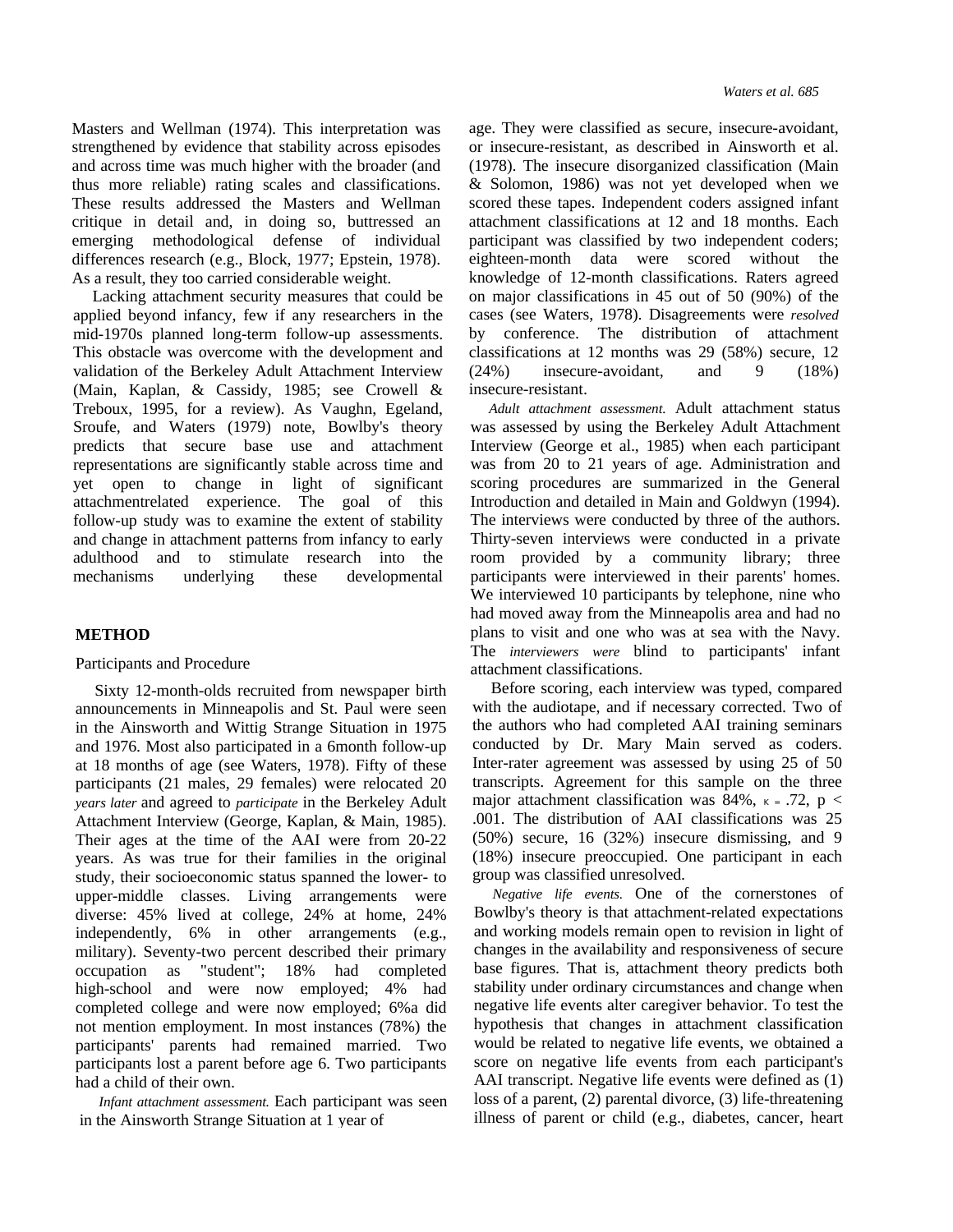Table 1 Stability of Attachment Classifications from Infancy to Adulthood

|                                                       | <b>Infant Attachment Classification</b><br>(Strange Situation at 12 months) |                                          |           |
|-------------------------------------------------------|-----------------------------------------------------------------------------|------------------------------------------|-----------|
| Adult Attachment                                      | Secure                                                                      | Avoidant                                 | Resistant |
| Classification (AAI)                                  | (B)                                                                         | (A)                                      | (C)       |
| Secure $(F)$                                          | 20                                                                          | 2                                        | 3         |
| Dismissing $(D)$                                      | 6                                                                           | 8                                        | 2         |
| Preoccupied $(E)$                                     | 3                                                                           | 2                                        | 4         |
| <i>Note:</i> $S/S =$ Strange Situation.<br>Stability: |                                                                             |                                          |           |
| 64% (3 groups each age) $\kappa = .40$ , $p < .005$   | 72% (secure versus insecure) $\kappa = .44$ , $p < .001$                    |                                          |           |
|                                                       |                                                                             | $\tau$ (S/S dependent) $\tau$ 00 n = 002 |           |

 $\tau$  (S/S dependent)  $\_$ .17, p = .002  $\tau$ (AAI dependent)  $17$ , n = 002

 $T(S/S$  dependent)  $20, p = .002$  $_{\text{T}}$ (AAI dependent) \_ .20, = .002.

and (5) physical or sexual abuse by a family member. The coders who counted negative life events did so without knowledge of the participants' Strange Situation or AAI classification and without training in the AAI scoring system. To allow time for the impact of such events to be reflected in the AAI, we limited the counts to events that had occurred before age 18. To determine whether results were specific to this method of ascertaining stressful life events, we examined events reported by checklist 1 year later. Forty-seven completed a checklist of life events that included all of the events identified in the AAIs. This method depends less on free-recall, the manner in which interview questions are posed, the participant's state of mind, and the amount of material produced in the AAI. These data are relevant to the present study and to the accompanying studies that obtained life events from the AAI. Participants were divided into those reporting none and those reporting one or more of the target experiences. The one or greater criterion was set a priori on the basis that all of the target experiences would be considered major life events in current research on stress and coping; each has the potential, on its own, to change expectations about caregiver availability and responsiveness.

Agreement on life events classification (none versus one or more) by AAI and checklist was  $78.7\%$ ,  $\kappa = .57$ , p < .002). Twenty-two participants were classified "none" and 15 were classified "one or more" by both methods. Eight were classified "one or more" by the checklist but "none" by the AAI. Two were classified

## **RESULTS**

As hypothesized, early attachment security with mother was significantly related to AAI attachment security 20 years later (see Table 1). Using three claswere assigned to corresponding classifications in infancy and early adulthood,  $K = .40$ ,  $p < .005$ ;  $T = .17$ ,  $p =$ .002 (AAI dependent).' Thirty-six out of 50 participants (72%) received the same classification using the secure-insecure dichotomy,  $\kappa = .44$ .,  $p < .001$ ;  $\tau = .20$ ,  $p =$ .002.

Thirty-six percent of the participants changed classification from infancy to early adulthood. Reliability and validity problems with the attachment measures certainly account for some portion of the observed change. Nonetheless, the results also suggest that experiences beyond infancy also play a role in adult security. We examined this by counting the number of attachment-relevant negative life events mentioned in each participant's AAI transcript and relating this to whether the participant retained or changed attachment classification across age. These results are presented in Table 2. When mothers had reported no stressful life events, attachment stability (three groups each age) was 72%,  $\kappa$  = .465,  $p < .009$ ;  $\tau$  (AAI dependent) \_ .23,  $p =$ .006. For the secure versus insecure dichotomy, stability was 78%,  $\kappa = .525$ , :s~ .009;  $\gamma$  (AAI dependent) \_ .28, p  $= .003.$ 

 $1$  Cohen's  $\kappa$  is computed from (1) the maximum level of agreement possible  $(100\%)$ ,  $(2)$  the proportion of concordant cases (in the diagonal cells) expected by chance (from cross-multiplying marginals), and (3) the observed proportion of agreements.  $\kappa$  is equal to the proportion of possible agreement over and above chance that is actually obtained. In addition to the significance test associated with  $\kappa$ , the statistic itself can be construed as an indication of effect size. To determine whether any of the present results are specific to the statistic used, we also report, where appropriate, an alternative concordance index (Goodman & Kruskal's  $\tau$ , by means of SPSS) based on a different model of chance agreement levels. When computed with AAI dependent,  $\tau$  reflects the proportional reduction in error when the Strange Situation classification is used to predict AAI classification. Complete data from which other indices can be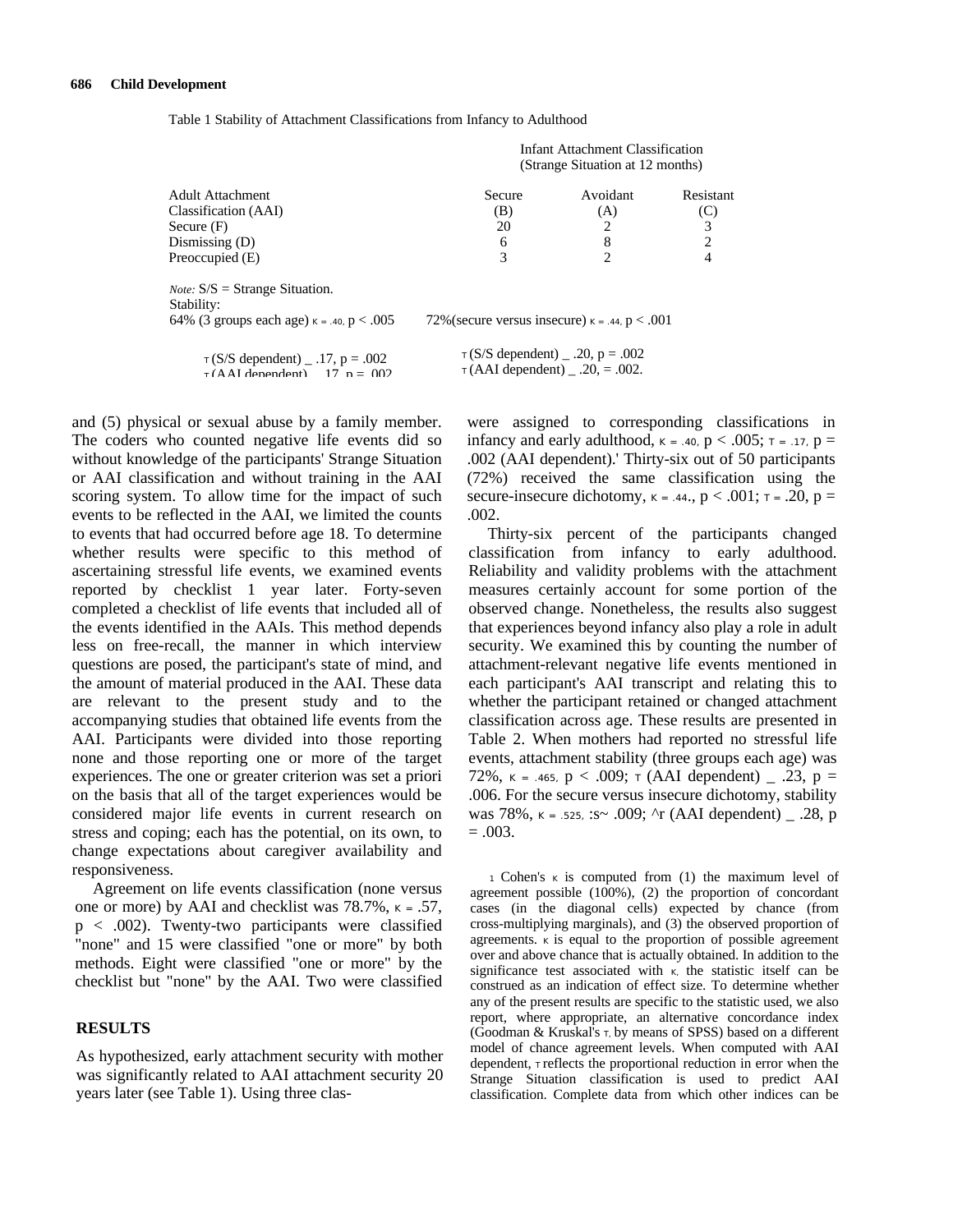Table 2 Relations of Stressful Life Events to Change in Attachment Classifications

| Number of Stressful<br>Life Events Reported | <b>Retained Security</b><br><b>Classification on AAI</b> | <b>Changed Security</b><br>Classification on AAI |
|---------------------------------------------|----------------------------------------------------------|--------------------------------------------------|
| None                                        |                                                          |                                                  |
| Total S/S sample $(n = 32)$                 | 25 (78%)                                                 | $7(22\%)$                                        |
| Secure in $S/S$ (n = 20)                    | 17 (85%)                                                 | 3(15%)                                           |
| Insecure in $S/S$ (n = 12)                  | 8 (75%)                                                  | 4(25%)                                           |
| One or more                                 |                                                          |                                                  |
| Total $S/S$ sample $(n = 18)$               | 10(61'A)                                                 | 8 (39%)                                          |
| Secure in $S/S$ (n = 9)                     | 3(33%)                                                   | 6(66%)                                           |
| Insecure in $S/S$ (n = 9)                   | 7(89%)                                                   | 2(11%)                                           |
|                                             |                                                          |                                                  |

Stability and Change from 12 Months to 21 Years

*Note:* S/S = Strange Situation.

Hierarchical multiple regression analyses were used to determine whether (1) secure and insecure infants were equally likely to change attachment classification, (2) mothers of secure and insecure infants were equally likely to report stressful life events, (3) infants whose mothers reported experiencing stressful life events were more likely to change attachment classification from the initial to the follow-up assessment, and (4) secure versus insecure infants whose mothers report stressful life events were equally likely to change classification. The analyses used stressful life events (presence versus absence), infant attachment classification (secure versus insecure), and their interaction to predict whether infants' attachment classifications (secure versus insecure) changed or remained the same over the course of the study.2

After first entering stressful life events, R2 change for infant classification = .01,  $F(2, 47) = .50$ ,  $p < .49$ . Thus, there was no difference in the likelihood that secure infants (31%, 9 of 29) and insecure infants (28.6%, 6 of 21) would change classification from infancy to early adulthood. After first entering infant attachment classification, R2 change for presence or absence of stressful life events = .09,  $F(2, 47) = 4.64$ , p < .037. Thus, infants whose mothers reported one or more stressful life events were more likely to change attachment classification (44.4%, 8 of 18) than infants whose mothers reported none (21.9%, 7 of 32). Finally, after both attachment classification and stressful life events were included in the analysis, the interaction

<sup>2</sup>The results in Table 2 also suggest hypotheses about changes from insecure to secure attachment in the absence of stressful life events. These deserve to be pursued with appropriate statistical power in a larger sample or meta-analysis of data from several studies. Independent assessment of stressful life events and caregiver-child interaction at several points between the initial and follow-up attachment assessments would also be useful.

term in the analysis was also significant,  $R2$  change = .14,  $F(3, 46) = 8.48$ ,  $p < .006$ . Stressful life events were significantly related to the likelihood of a secure infant becoming insecure in early adulthood (66.6% if mother reported one or more events versus 15% if she reported none,  $p < .01$ ) in secure infants. Stressful life events were not significantly related to classification changes in insecure infants. Among insecure infants whose mothers reported one or more such events, 22% became secure as young adults versus 33.3% if mother reported none ( $p < .59$ ).

Although attachment-related stressful life events were most often associated with changes from secure to insecure attachment, this was not always the case. One participant, whose parents responded with consistent sensitive care to the childhood onset of a lifelong illness, changed from insecure to secure. The relationship between life events and attachment patterns across time was not perfect. Eight participants reported significant attachment-related stressful life events and yet retained their infant attachment status in early adulthood. Similarly, nine participants reported no such events and yet changed attachment classification.

#### **DISCUSSION**

The present data provide strong evidence for the value of the secure base concept as a conceptualization of attachment relationships in infancy and adulthood. They also support Bowlby's expectation that individual differences can be stable across significant portions of the life span. Finally, they confirm the notion that, throughout childhood, attachment representations remain open to revision in light of real experience.

The success of the secure base concept as a conceptual foundation for both the Strange Situation and the AAI is important support for the notion that early and late relationships have something in common.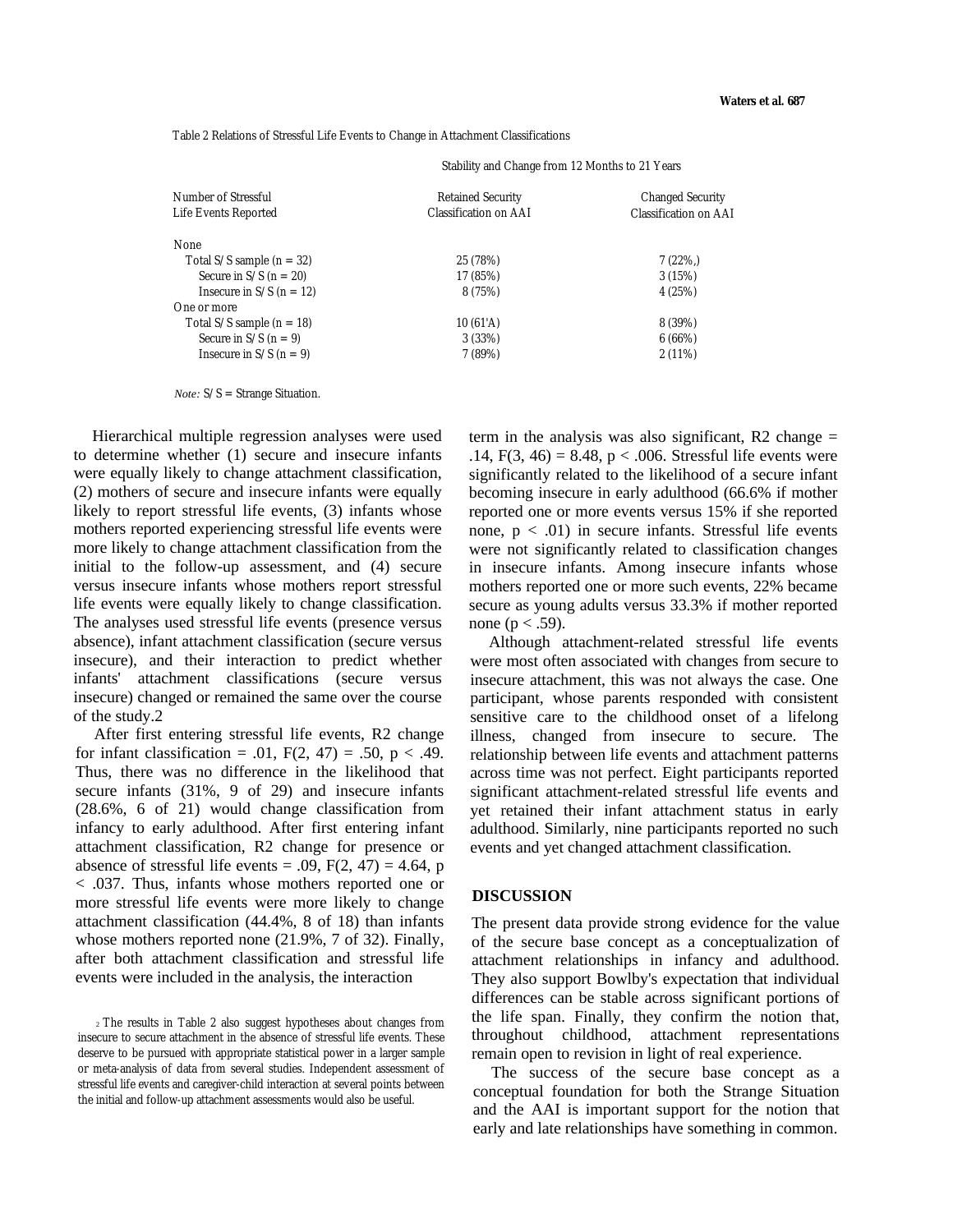#### **688 Child Development**

Moreover, the present stability data support the notion that these relationships are not merely similar in kind but somehow developmentally related. Processes that may be contributing to stability include (1) consistency in caregiver behavior across time, (2) a tendency toward persistence in early cognitive structures, (3) the relatively moderate intensity and low frequency of attachment-related stressful events in this middle-class sample, (4) the effects of individuals on their environment, and (5) stabilizing effects of personality trait variables (Waters, Kondo-Ikemura, Posada, & Richters, 1991). This study was designed to stimulate interest and help in the design of research into the roles that such mechanisms play in the consistency of attachment stability over time.

A portion of the change noted in this study is attributable to measurement error. Imperfect scoring agreement introduces approximately 10% error at each age. In addition, a similar amount of error is attributable to the fact that neither the Strange Situation nor the AAI is perfectly reliable; behavior observed in a given assessment may not be entirely representative of the person's typical behavior (see Ainsworth et al., 1978, and Crowell & Treboux,1995, for test-retest data). Correctly estimating these psychometric factors in change is important to understanding our results. Accurately assessing both stability and change is important; minimizing either would be a mistake. As Vaughn, Egeland, Sroufe, and Waters (1979) emphasized, Bowlby's attachment theory predicts both stability *and* change.

The portion of change in attachment classifications that proved correlated with attachment-related stressful life events provides important support for Bowlby's ideas about (1) the openness to change of attachment representations, and (2) the importance of real-world experiences in such change. Research on the mechanisms through which experience leads to change in attachment representations deserves high priority in current attachment research. An important conclusion from this study is that the AAI is sensitive enough to experience to serve usefully in such work. The types of events associated with change in attachment security and the underlying mechanisms of change deserve careful analysis in shorter-term longitudinal designs.

Middle-class samples offer both advantages and disadvantages. They represent a large segment of the population and are ordinarily accessible, cooperative, and interested in research. This was evident in the fact that each of the participants we recontacted agreed to participate in the AAI. The educational level of middleclass participants is also an asset because the AAI makes heavy demands on a wide range of conceptual and verbal abilities. At the same time,

the inherent stability of attachment security. Both a relatively low rate of negative attachment-relevant experiences and social support structures that buffer secure base expectations against such experiences may also contribute to the stability of secure attachment in middle-class samples, just as consistent high levels of stressful events contributes to the stability of insecure attachment in disadvantaged samples.

Strong social support structures might reduce the number or impact of negative experiences and thus increase stability; they could also attenuate links between negative experiences that occurred and attachment stability. The best way to address these concerns is to examine both the stability of attachment in other populations and the mechanisms of change in close detail to understand why any participant would stay the same or change. The accompanying studies provide important information about stability and change in populations with very different patterns of caregiving and life events.

## **ACKNOWLEDGMENTS**

The initial phase of this study was supported by the Young Scholars in Social and Emotional Development Program of the Foundation for Child Development. The Foundation also provided, on very short notice, critical support for the longitudinal follow-up phase. This project would not have been possible without their support, which we gratefully acknowledge.

## **ADDRESSES AND AFFILIATIONS**

Corresponding author: Everett Waters, Department of Psychology, State University of New York at Stony Brook, Stony Brook, NY 11794-2500; e-mail: everett. waters@sunysb.edu. Susan Merrick and Leah Albersheim are in private practice in Minneapolis, MN; Dominique Treboux and Judith Crowell are at the State University of New York at Stony Brook.

## **REFERENCES**

- Ainsworth, M., Blehar, M., Waters, E., & Wall, S. (1978). Patterns of attachment. Hillsdale, NJ: Erlbaum.
- Block, J. (1977). Advancing the psychology of personality: Paradigm shift of improving the quality of research? In D. Magnusson & N. Endler (Eds.), Personality at the crossroads: Current issues in interactional psychology. Hillsdale, NJ: Erlbaum.
- Colin, V (1996). Human attachment. Philadelphia: Temple University Press.
- Crowell, J., & Treboux, D. (1995). A review of adult attachment measures: Implications for theory and research. Social Development, 4, 294-327.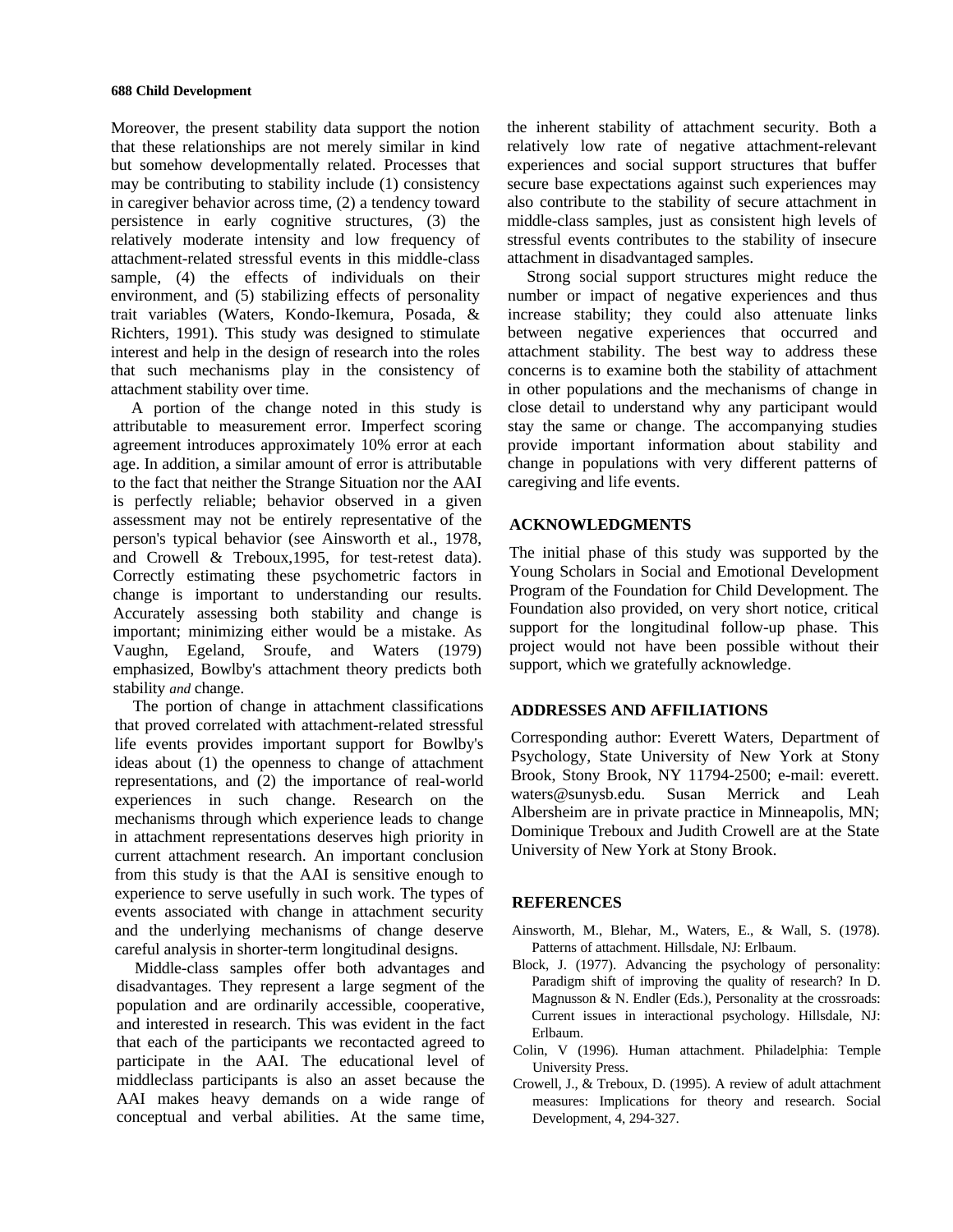- Epstein, S. (1978). The stability of behavior: I. On predicting most of the people much of the time. *Journal of Personality and Social Psychology, 37,* 1097-1126.
- George, C., Kaplan, N., & Main, M. (1985). The adult attachment interview. Unpublished manuscript, University of California at Berkeley.
- Main, M., & Goldwyn, R. (1994). Adult attachment rating and classification systems (version 6.0). Unpublished manuscript, University of California at Berkeley.
- Main, M., Kaplan, N., & Cassidy, J. (1985). Security in infancy, childhood, and adulthood: A move to the level of representation. In I. Bretherton & E. Waters (Eds.), *Monographs of the Society for Research in Child Development, 50* (1-2, Serial No. 209, pp. 66-106).
- Main, M., & Solomon, J. (1986). Discovery of a new, insecure-disorganized/disoriented attachment pattern. In M. Yogman & B. Brazelton (Eds.), *Affective development in infancy.* Norwood, NJ: Ablex.
- Masters, J., & Wellman, H. (1974). Human infant attachment: A procedural critique. *Psychological Bulletin, 81,* 218-237.
- Mischel, W. (1968). *Personality and assessment.* New York: Wiley.
- Vaughn, B., Egeland, B., Sroufe, L., & Waters, E. (1979). Individual differences in infant-mother attachment: Stability and change in families under stress. *Child Development, 50,* 971-975.
- Waters, E. (1978). The reliability and stability of individual differences in infant-mother attachment. *Child Development,* 49, 483-494.
- Waters, E., Kondo-Ikemura, K., Posada, G., & Richters, J. (1991). Learning to love: Mechanisms and milestones. In M. Gunnar & L. A. Sroufe (Eds.), *Minnesota symposia on child psychology: Vol. 23. Self processes and development (pp.* 217-255). Hillsdale, NJ: Erlbaum.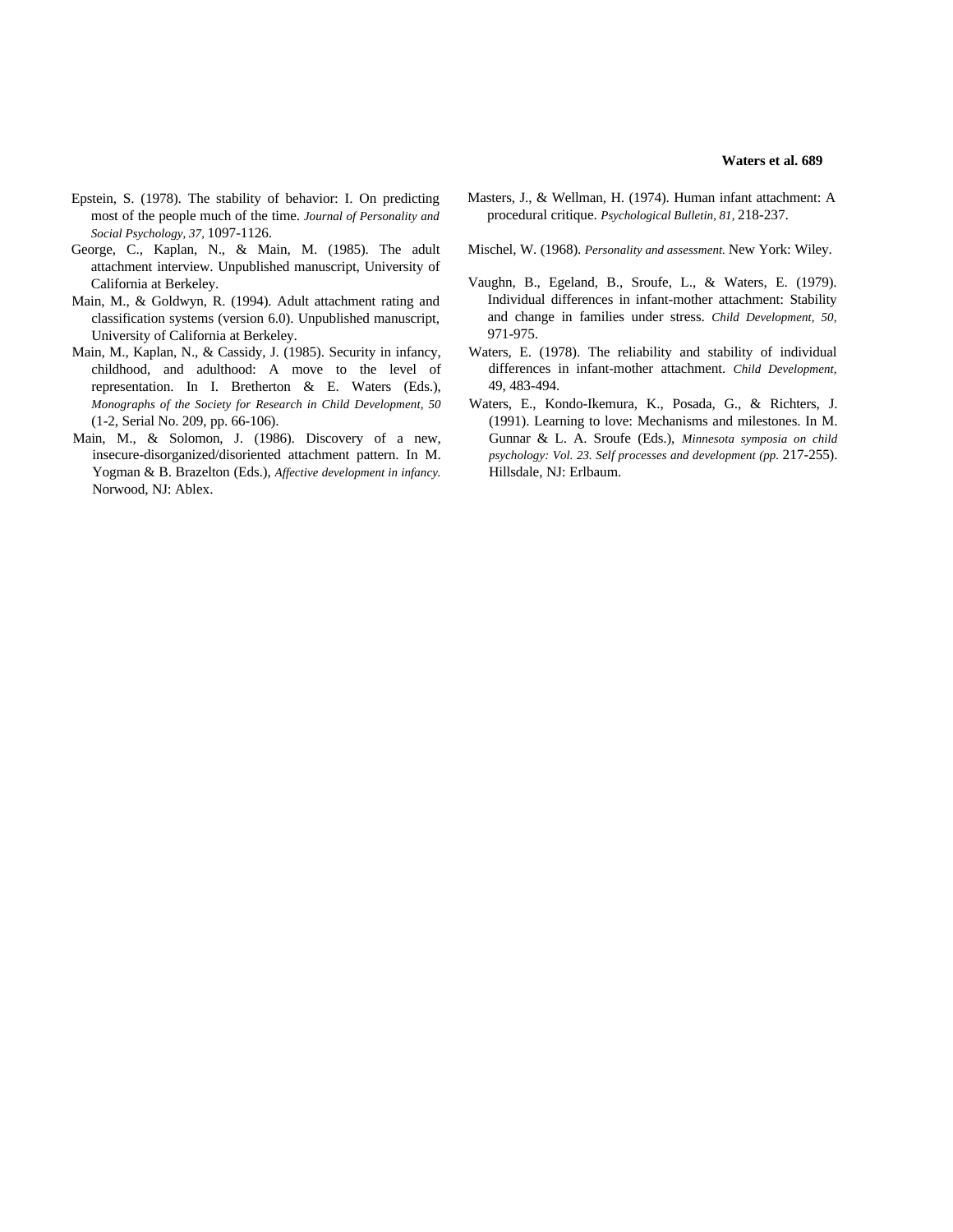## The Stability of Attachment Security from Infancy to Adolescence and Early Adulthood: General Discussion

*Everett Waters, Nancy S. Weinfield, and Claire E. Hamilton*

For over three decades, critics of the developmental and psychometric paradigms have argued that individual differences are neither stable coherent, nor clinically significant. The present studies extend a long line of research demonstrating the coherence of individual development in attachment security. They make it clear that attachment security can be stable from infancy through early adulthood and that change in attachment security is meaningfully related to changes in the family environment. The task now is to better understand the roles of cross-age consistency in caregiver behavior and the structure of mental representations of early experience in stability and change.,

#### **INTRODUCTION**

According to Bowlby (1973, 1980), experience with primary caregivers leads to expectations and beliefs ("working models") about the self, the world, and relationships. He described these representations as persistent and yet open to revision in light of experience. Persistent attachment representations allow positive secure base experiences to guide behavior when someone "stronger and wiser" is not at hand. They also afford a degree of buffering against future unsupportive and disappointing relationship experiences. An unfortunate corollary is that unsupportive care also results in expectations and beliefs that guide (mis)behavior and complicate relationships (Bowlby, 1985).

Flexibility in working models is also important. Openness to experience is a hallmark of Bowlby's (1969) control systems motivation model, his view of attachment development, and his desire for attachment theory to have a significant impact on clinical practice (Bowlby 1973, 1988). Bowlby's emphasis on the importance of real (as opposed to intrapsychic) events in personality development and psychopathology was a major departure from classic psychoanalytic theory. Although Bowlby (1969) implied that the onset and consolidation of attachment patterns was accomplished in early childhood, much of his theory and

clinical work envisioned working models evolving and responding to experience through adolescence (Waters & Cummings, 2000).

The results of the three studies presented here show a mix of continuity and discontinuity in attachment from infancy to adolescence and early adulthood:l Two of the studies (Hamilton, 2000; Waters, Merrick, Treboux, Crowell, & Albersheim, 2000) found significant continuity over time, and one study (Weinfield, Sroufe, & Egeland, 2000) found no significant continuity over time. At first glance, the findings across these studies might be considered inconsistent. Closer examination, however, reveals that a commonality ties these studies together into a coherent picture: Across the three studies there is consistency in the role of attachment-related life experiences in marking continuity and change.

These studies make clear that attachment security can be stable from infancy through early adulthood and that change in attachment security is related to meaningful changes in the family environment. Both Waters et al. (2000) and Hamilton (2000) found that the majority of their participants maintained the same attachment status over time. Waters et al., studying a middle-class sample, found that changes in attachment classification were associated with the occurrence of negative life events. Hamilton, studying an alternative lifestyle sample, also found that these neg-

Summary discussion of Waters, Hamilton, & Weinfield, "The Stability of Attachment Security from Infancy to Adolescence and Early Adulthood: General Introduction"; Waters, Merrick, Treboux, Crowell, & Albersheim, "Attachment Security in Infancy and Early Adulthood: A Twenty-year Longitudinal Study"; Hamilton, "Continuity and Discontinuity of Attachment from Infancy"; and Weinfield, Sroufe, & Egeland, "Attachment from Infancy to Early Adulthood in a High-Risk Sample: Continuity, Discontinuity, and Their Correlates."

<sup>1</sup>Although these studies are the only such studies currently completed in the United States, two other studies of continuity of attachment from infancy to age 16 have been completed in Germany. For further information, see Becker-Stoll (1997) and Zimmermann (1994).

2000 by the Society for Research in Child Development, Inc. All rights reserved. 0009-3920 / 2000 / 7103-0016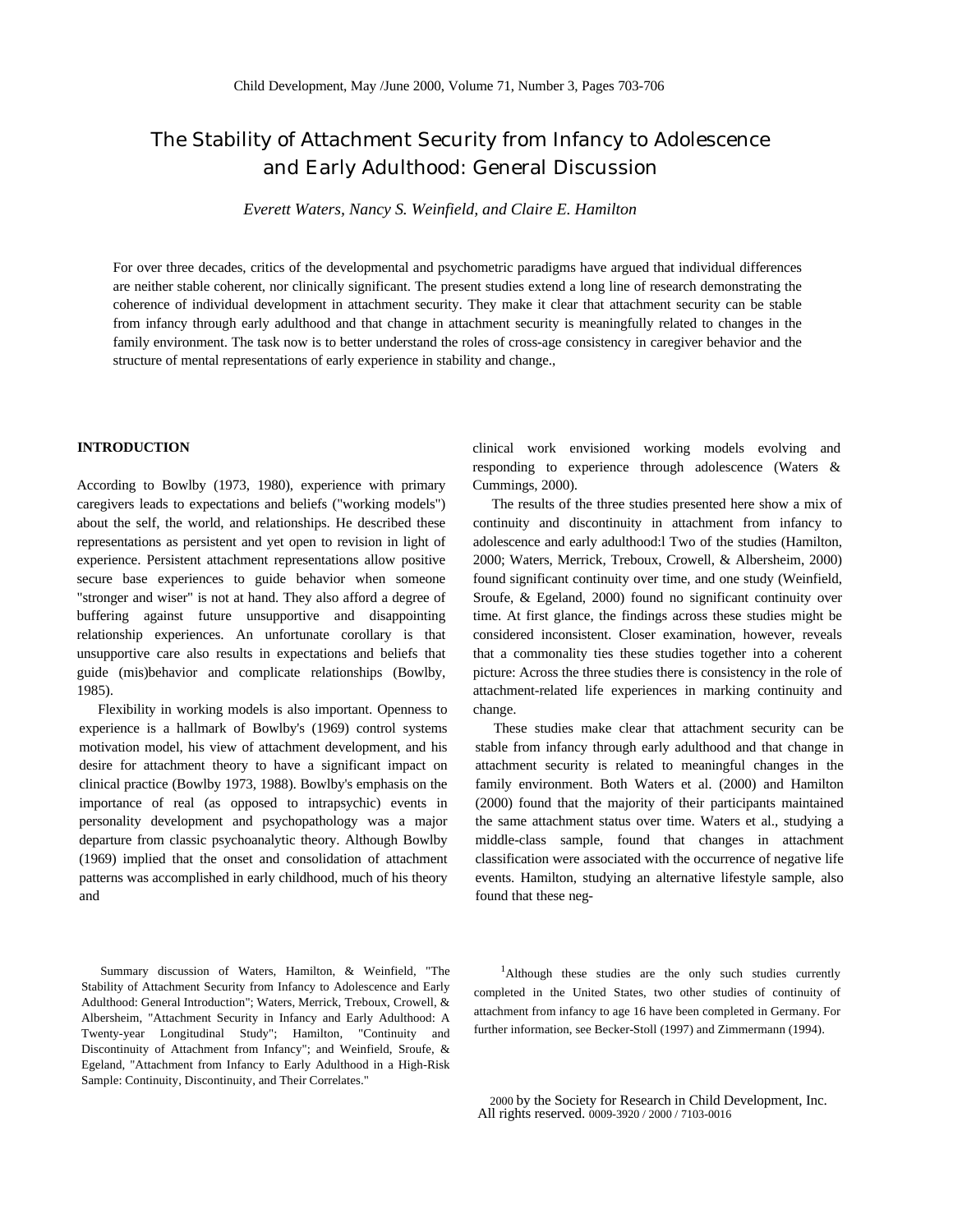ative life events operated primarily by maintenance of already established patterns of insecurity or by movement from secure to insecure patterns. Overall, however, there was a moderate rate of attachmentrelated negative life events in both of these samples.

Weinfield et al. (2000) investigated these same issues in a highly stressed sample, in which attachment-related negative life events were far more frequent and more severe than in the Waters et al. (2000) and Hamilton (2000) samples. The participants in this study did not maintain the same attachment classifications. These were not, however, random changes; change was associated with specific factors, such as maternal depression, that have every likelihood of negatively affecting caregiver availability and responsiveness.

Rather than being inconsistent, the findings of these three studies present a coherent picture of attachment as a dynamic process over the course of development. Vaughn, Egeland, Sroufe, and Waters (1979) have emphasized that attachment theory requires both stability and change. The theory requires significant stability-but not when existing beliefs about significant others and relationships are under assault. It also requires change-but primarily where life experiences challenge existing beliefs and expectations. Ainsworth (1995) suggested that research showing a combination of stability and change requires careful examination of the rules and processes that govern both pathways; both stability and change are findings that merit further

## **MODELS AND MECHANISMS OF STABILITY AND CHANGE**

As Waters et al. (2000) indicate, stable individual differences do not explain behavior; stability is a discovery that requires an explanation. The present studies do not implicate any particular models or mechanisms of stability. A variety of mechanisms might be in play. Two important candidates are early experience and consistency in caregiver behavior. Rutter (1979) has argued persuasively that, although Bowlby overestimated the risks inherent in separation per se, gross failures of early care may have long-term effects on social development. This is especially likely if family and environmental influences act continuously to maintain early difficulties (Sameroff & Chandler, 1975; Waters, Kondo-Ikemura, Posada, & Richters, 1991).

A number of other processes may also be relevant. For example, Epstein (1973, 1991) suggests that conceptualizations of self and social relationships formed early in life are more general and less open to

ment constructs may also play a role in attachment stability and change, not as an alternative interpretation of attachment measures but rather as moderators of infants' and children's responsiveness to negative life events and insensitive or changing patterns of care. The role of temperament in the development of adult attachment representations has yet to be explored. In addition, developmental theorists have emphasized that individuals have a significant impact on their environments (e.g., Plomin, 1989; Scarr & McCartney, 1983). The effects of early experience and also heritable personality and behavioral traits can exert a continuing bias on parent-child interaction. The result can be a stabilizing effect on both the environment and the child's individual characteristics. Such processes are important to understand because they have important implications for research design and interpretation and also for prevention and intervention.

Change in attachment classification also requires explanation, and although these studies demonstrate that attachment-related life events are associated with change, no specific process or model is implicated. The effects of negative life events on attachment security deserve to be examined in their own right. Negative events could affect attachment security through a number of routes. From the point of view of attachment theory, working models are most likely to change in response to actual changes in caregiver availability and responsiveness. For example, marital problems could produce mood effects or cognitive demands that interfere with the caregiver's availability and responsiveness. Over time attachment representations might change in response to changes in caregiver behavior. Of course, negative events do not have to act directly on the caregiver. They might instead have a direct impact on another family member and then spread throughout the family system, thereby interfering secondarily with caregiving.

Negative events might, also change a child's *expec*tations of a caregiver's availability and responsiveness directly. This might happen, for example, if a caregiver becomes chronically ill and the child infers that he or she is now less available. Attachment representations might then change before (or without) actual caregiving failures. Marital discord could have a similar effect (Cummings & Davies,

## **THE ROLE OF DEVELOPMENT IN CHANGE**

All three studies presented here involve participants who are in late adolescence or early adulthood. Therefore, taking developmental issues into account when considering possible influences on stability and change is useful, particularly with respect to the issue of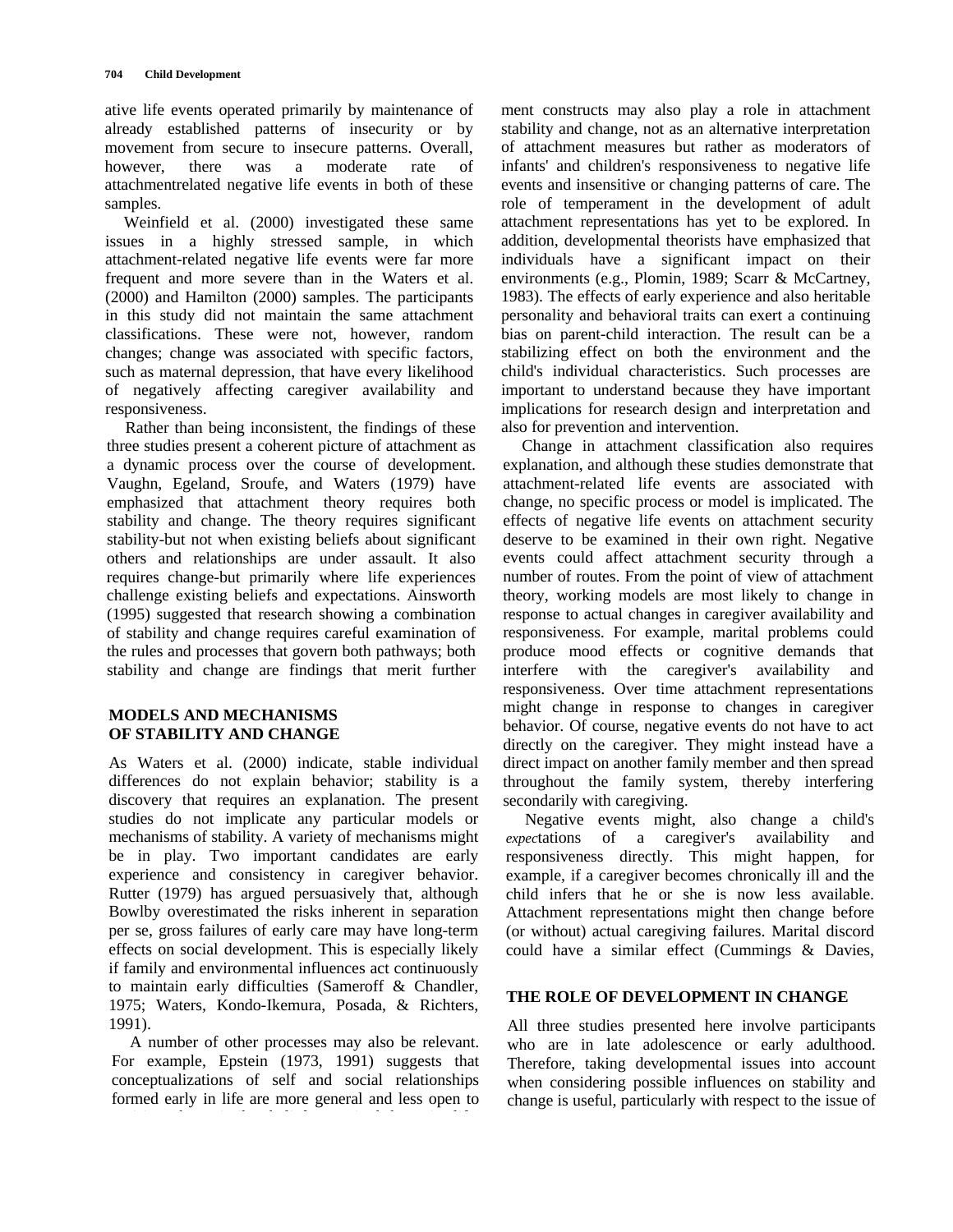tonomy from one's family of origin. Specifically, if one has experienced attachment-related negative life events, the presence of developmentally salient autonomy issues might make change from infant security to adult insecurity more likely.

If it can be inferred from the answers to the Adult Attachment Interview questions that an individual had strong negative experiences or few loving experiences with caregivers during childhood, a secure classification can be achieved only by the individual acknowledging that the experiences were negative and that they affected adult personality. Strong denial that negative experiences were actually negative, or denial that those experiences could have had any effect on the individual's development, will lead to a dismissing classification. A secure classification in the face of negative experiences requires some rethinking and analysis of childhood experience. Young adults who have not gained autonomy from their families of origin may find it too difficult emotionally and cognitively to acknowledge and explore poor treatment by a parent on whom they still depend. It seems plausible, then, that some shifting may occur later, as autonomy is achieved and there is more opportunity for psychological exploration of the impact of childhood experiences.

### **CONCLUSIONS**

The present studies provide descriptive information about the stability and change of attachment organization from infancy to late adolescence /early adulthood in a variety of developmental contexts. They also provide information about the relation between negative life events and changes in attachment classifications. This information is a necessary first step toward process-level research on attachment stability and change.

Any of the processes suggested here are consistent with Bowlby's view that attachment representations arise primarily from real experiences rather than intrapsychic events. Early empirical research on attachment stability (e.g., Waters, 1978) was undertaken in response to a situationist critique that claimed individual differences in attachment were neither stable, coherent, nor of any practical importance (Masters & Wellman, 1974; Mischel, 1968). Two decades of research have demonstrated that, as applied to attachment security, the situationist critique is incorrect. This has not come about because situations and environments proved unimportant. The critique failed primarily because both stability and change have proven more complicated and more interesting than the situationists imagined (Waters et al., 1991).

These studies suggest many possibilities for future avenues of research. First, there is no longitudinal data on continuity of AAI classifications from adolescence to adulthood. Research on AAI stability over this period of time would lend insight into whether late adolescent and adult representations are equivalent, or whether, particularly in cases where there have been negative attachment-related experiences, there is sometimes a period of transition for attachment representations. Second, re-interviewing some of the participants from the studies presented here as they complete the transition to adulthood and more of them become parents would also be informative. This would allow us to explore whether the rates of stability remain the same through adulthood. It would also allow for a prospective examination of intergenerational patterns of attachment.

Rather than simply resolving questions about continuity of attachment, the present studies should be taken as starting points for stimulating more research. These studies demonstrate that attachment security can be stable over very long periods of time. They also demonstrate that high intensity, attachmentrelated negative events are associated with changes in attachment security over such intervals. The task now is to explain the underlying processes.

### **ACKNOWLEDGMENTS**

This work was supported in part by grants to Everett Waters from The Foundation for Child Development and to Everett Waters and Judith Crowell from the National Institutes of Mental Health (MH44935); by grants to Byron Egeland, L. Alan Sroufe, and W. Andrew Collins from the National Institutes of Mental Health (MH40864-OS), and by a Dissertation Fellowship Award granted by the University of Minnesota to Nancy S. Weinfield; by grants to the late Bernice T. Eiduson from Carnegie Corporation (133870) and USPHS (MH24947) and to Thomas S. Weisner from Carnegie Corporation (134189) and W. T. Grant Foundation (#92-1488); and by dissertation grants to Claire E. Hamilton from the Psychocultural Study Group, Department of Psychiatry and Biobehavioral Sciences, University of California, Los

## **ADDRESSES AND AFFILIATIONS**

Corresponding author: Nancy S. Weinfield, Department of Psychology, Gilmer Hall, University of Virginia, Charlottesville, VA 22903; e-mail: nweinfield@ virginia.edu. Everett Waters is at the State University of New York at Stony Brook; and Claire E. Hamilton is at the University of Georgia, Athens.